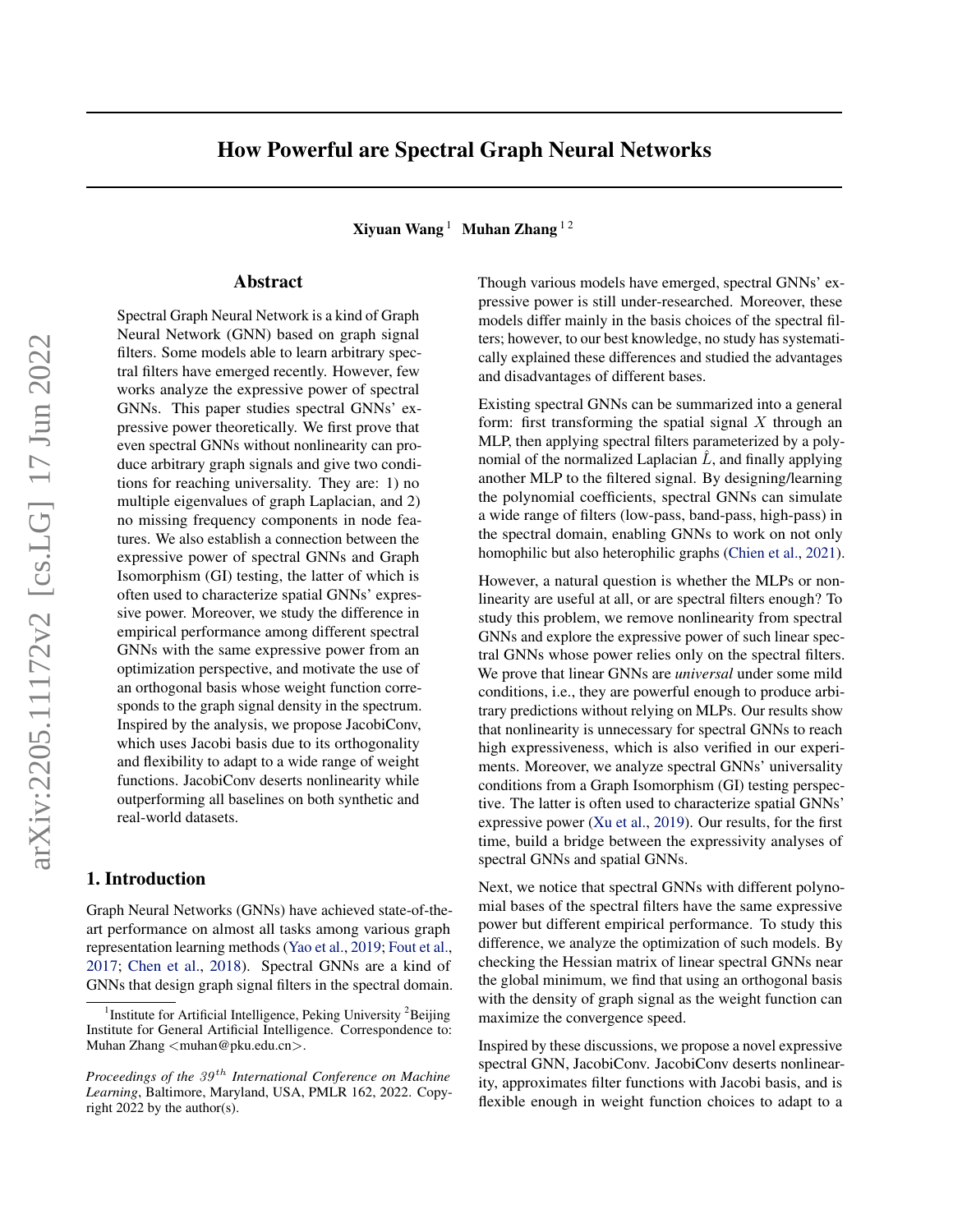wide range of graph signal densities. We also design a novel Polynomial Coefficient Decomposition (PCD) technique to improve the filter coefficient optimization. In numerical experiments, we first test the expressive power of Jacobi-Conv to approximate filter functions on synthetic datasets. JacobiConv achieves the lowest loss on learning the filter functions compared to state-of-the-art spectral GNNs. We also show that JacobiConv outperforms all baselines on ten real-world datasets by up to 12%.

# 2. Preliminaries

For any matrix  $M \in \mathbb{R}^{a \times b}$ ,  $M_i$  is the i<sup>th</sup> row of M,  $M_{i,i}$ is the i<sup>th</sup> column of M,  $M_{AB}$  is the submatrix of M corresponding to row index set A and column index set B. Let  $\delta_{ij}$  denote Kronecker delta: 1 if  $i = j$ , and 0 otherwise. We define *condition number* of a matrix M as  $\kappa(M) = \frac{|\lambda_{\text{max}}|}{|\lambda_{\text{min}}|}$ , where  $\lambda_{\text{min}}$ ,  $\lambda_{\text{max}}$  are the minimum and maximum eigenvalues of M, respectively. If M is singular,  $\kappa(M) = +\infty$ .

Let  $\mathcal{G} = (\mathbb{V}, \mathbb{E}, X)$  denote an undirected graph with a finite node set  $\mathbb{V} = \{1, 2, ..., n\}$ , an edge set  $\mathbb{E} \subseteq \mathbb{V} \times \mathbb{V}$  and a node feature matrix  $X \in \mathbb{R}^{n \times d}$ , whose  $i^{\text{th}}$  row  $X_i$  is the feature vector of node i.  $N(i)$  refers to the set of nodes adjacent to node  $i$ . Let  $A$  be the adjacency matrix of  $G$  and D be the diagonal matrix whose diagonal element  $D_{ii}$  is the degree of node  $i$ . The normalized adjacency matrix is  $\hat{A} = \overline{D}^{-\frac{1}{2}}AD^{-\frac{1}{2}}$ . Let *I* denote the identity matrix. The *normalized Laplacian matrix*  $\hat{L} = I - \hat{A}$ *. Let*  $\hat{L} = U \Lambda U^T$ denote the eigendecomposition of  $\hat{L}$ , where U is the matrix of eigenvectors and  $\Lambda$  is the diagonal matrix of eigenvalues.

#### 2.1. Graph Isomorphism

A *permutation*  $\pi$  is a bijective mapping from  $\{1, 2, ..., n\}$ to  $\{1, 2, ..., n\}$ , where  $n \in \mathbb{N}^+$ . For node set  $\mathbb{V}, \pi(\mathbb{V}) =$  ${\lbrace \pi(i) | i \in \mathbb{V} \rbrace}$ . For node feature matrix  $X, \pi(X)_{\pi(i)} = X_i$ . For edge set  $\mathbb{E}, \pi(\mathbb{E}) = \{(\pi(i), \pi(j)) | (i, j) \in \mathbb{E}\}.$  An *automorphism* of a graph  $\mathcal{G} = (\mathbb{V}, \mathbb{E})$  is a permutation  $\pi$ such that  $\pi(\mathbb{V}) = \mathbb{V}, \pi(\mathbb{E}) = \mathbb{E}$ . An automorphism of a graph with node features  $\mathcal{G} = (\mathbb{V}, \mathbb{E}, X)$  is a permutation  $\pi$  such that  $\pi(\mathbb{V}) = \mathbb{V}, \pi(\mathbb{E}) = \mathbb{E}, \pi(X) = X$ . The *order* of an automorphism is  $\min_k \pi^k = e, k = 1, 2, ...,$  where  $e$ is the identity mapping. Two nodes i, j are *isomorphic* if  $\pi(i) = j$  under some automorphism  $\pi$ .

#### 2.2. Graph Signal Filter and Spectral GNNs

The *graph Fourier transform* of a signal  $X \in \mathbb{R}^{n \times d}$  is defined as  $\tilde{X} = U^T X \in \mathbb{R}^{n \times d}$ . The *inverse transform* is  $X = U\tilde{X}$  [\(Shuman et al.,](#page-10-2) [2013\)](#page-10-2). The *i*<sup>th</sup> column of U is a frequency component corresponding to the eigenvalue  $\lambda_i$ .

Let  $\tilde{X}_{\lambda} = U_{;\lambda}^T X$ , where  $U_{;\lambda}$  is the eigenvector corresponding to  $\lambda$ , be the frequency component of X at  $\lambda$  frequency.

If  $\tilde{X}_{\lambda} \neq \vec{0}$ , we say X contains the  $\lambda$  frequency component. Otherwise, the  $\lambda$  frequency component is missing from X.

We can use  $g : [0, 2] \to \mathbb{R}$  to filter each frequency component by multiplying  $g(\lambda)$ . Applying a spectral filter g on signal  $X$  is defined as follows

$$
Ug(\Lambda)U^TX,\tag{1}
$$

where  $g(\Lambda)$  applies g element-wisely to the diagonal entries of  $\Lambda$ . To parameterize the filter, g is often set to be a polynomial of degree K

$$
g(\lambda) := \sum_{k=0}^{K} \alpha_k \lambda^k.
$$
 (2)

Then, the filtering process can be expressed by

$$
Ug(\Lambda)U^{T}X = \sum_{k=0}^{K} \alpha_{k}U\Lambda^{k}U^{T}X = \sum_{k=0}^{K} \alpha_{k}\hat{L}^{k}X.
$$
 (3)

By defining  $g(\hat{L}) = \sum_{k=0}^{K} \alpha_k \hat{L}^k$ , we can rewrite the filtering process as follows:

$$
Ug(\Lambda)U^TX = g(\hat{L})X.
$$
 (4)

We show the forms of some popular spectral GNNs in Appendix [A.](#page-11-0) In general, existing spectral-based GNNs can be unified into the following form:

<span id="page-1-0"></span>
$$
Z = \phi(g(\hat{L})\varphi(X)),\tag{5}
$$

where Z is the prediction,  $\phi$ ,  $\varphi$  are functions like multi-layer perceptrons (MLPs) and  $q$  is a polynomial. If a spectralbased GNN can express any polynomial filter function  $q$ , we call it *Polynomial-Filter-Most-Expressive* (PFME) GNNs. We also define *Filter-Most-Expressive* (FME) GNNs as the GNNs able to express arbitrary real-valued filter functions.

This study mainly focuses on the case when  $\phi$  and  $\varphi$  are linear functions, so we define *linear GNN*.

**Definition 2.1.** A linear GNN can be formulated as  $Z =$  $g(\hat{L})XW$ , where  $Z \in \mathbb{R}^{n \times d'}$  is the prediction matrix, g is a learnable real-valued polynomial, and  $W \in \mathbb{R}^{d \times d'}$  is a learnable matrix.

Linear GNN keeps the spectral filter form of spectral GNNs despite its simplicity. And the expressive power of linear GNNs is a lower bound for that of general spectral GNNs in Equation [\(5\)](#page-1-0).

**Proposition 2.2.** *Linear GNN is PFME. If*  $\phi$  *and*  $\varphi$  *can express all linear functions, spectral GNNs can differentiate any pair of nodes which linear GNNs can differentiate.*

We assume all our models work on a fixed graph with fixed node features and only perform node property prediction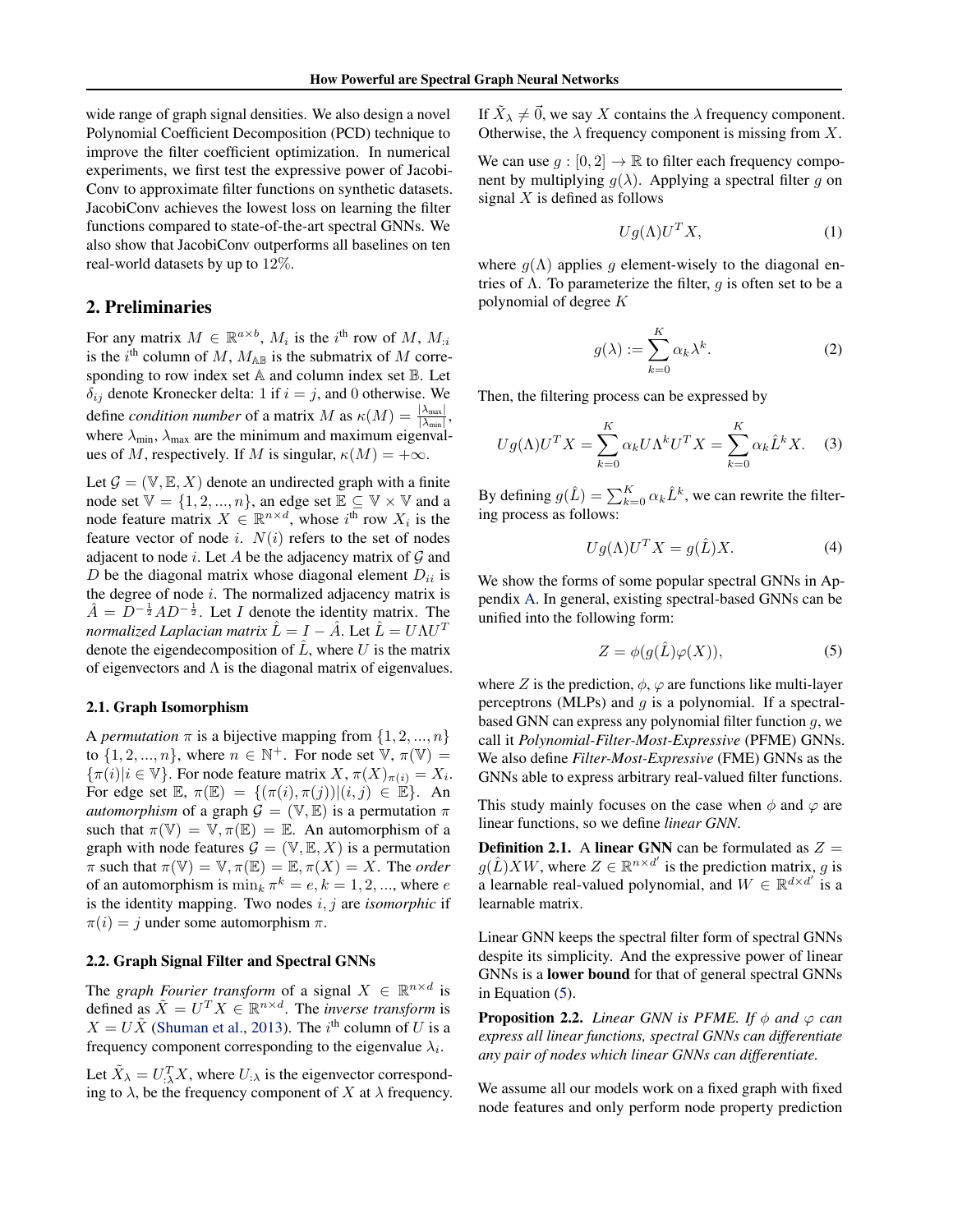tasks. Suppose there is an arbitrary real-valued filter function to approximate. Though PFME GNNs can only express polynomial filter functions, as the eigenvalue  $\lambda$  is a discrete variable in a fixed graph, an interpolation polynomial always exists for the arbitrary filter and can produce the same output [\(Burden & Faires,](#page-9-3) [2005\)](#page-9-3). Therefore, PFME GNNs are FME in our problem setting. In the following analysis, we always assume the linear GNNs have a high-enough degree  $K$  in their polynomial filters. Linear GNNs with a limited degree K are discussed in Appendix [C.](#page-15-0)

# 3. Related Work

## 3.1. Spectral GNNs

Spectral GNNs are GNNs based on spectral graph filters [\(Wu et al.,](#page-10-3) [2021\)](#page-10-3). [He et al.](#page-9-4) [\(2021\)](#page-9-4) categorize spectral GNNs by the filter operation adopted. One class is spectral GNNs with fixed filters: APPNP [\(Klicpera et al.,](#page-9-5) [2019a\)](#page-9-5) utilizes Personalized PageRank (PPR) [\(Page et al.,](#page-10-4) [1999\)](#page-10-4) to build filter functions. GNN-LF/HF [\(Zhu et al.,](#page-10-5) [2021\)](#page-10-5) designs filter weights from the perspective of graph optimization functions. The other class is spectral GNNs with learnable filters: ChebyNet [\(Defferrard et al.,](#page-9-6) [2016\)](#page-9-6) approximates the filters with Chebyshev polynomials. GPRGNN [\(Chien](#page-9-2) [et al.,](#page-9-2) [2021\)](#page-9-2) learns a polynomial filter by directly performing gradient descent on the polynomial coefficients. ARMA [\(Bianchi et al.,](#page-9-7) [2021\)](#page-9-7) uses rational filters. Bern-Net [\(He et al.,](#page-9-4) [2021\)](#page-9-4) expresses the filtering operation with Bernstein polynomials. Though ARMA [\(Bianchi et al.,](#page-9-7) [2021\)](#page-9-7) and GNN-LF/HF [\(Zhu et al.,](#page-10-5) [2021\)](#page-10-5) use rational functions, they approximate the rational functions with polynomials. Therefore, all these methods use some form of polynomial filter despite the different bases they use. GPRGNN is one of the most expressive models. It can express all polynomial filters. So does ChebyNet, as the Chebyshev polynomials also form a complete set of bases in the polynomial space. They are both PFME. BernNet is less expressive as it forces the coefficients of the Bernstein polynomial bases to be positive and can only express positive filter functions. However, such constraints are introduced for regularization, so we ignore them when analyzing the expressive power. The filter forms of these models are summarized in Table [5.](#page-11-1)

#### 3.2. Removing Nonlinearity from GNNs

Various GNNs removing nonlinearity have been proposed. [Wu et al.](#page-10-6) [\(2019\)](#page-10-6) precompute  $\hat{A}^k X$  and perform logistic regression on the preprocessed features. Some works leverage personalized PageRank (PPR) [\(Page et al.,](#page-10-4) [1999\)](#page-10-4) and random walk on the graph. [Klicpera et al.](#page-9-8) [\(2019b\)](#page-9-8) use generalized graph diffusion, like the heat kernel and PPR, to reconstruct the graph. APPNP [\(Klicpera et al.,](#page-9-5) [2019a\)](#page-9-5) replaces normalized adjacency matrix with approximate PPR matrix to capture multi-hop neighborhood information. Some models with more complex acceleration techniques for computing PPR are introduced, like GBP [\(Chen et al.,](#page-9-9) [2020a\)](#page-9-9). Existing linear models are mainly motivated by improving the scalability and have restricted filters. In contrast, we analyze the expressive power and optimization property of linear GNNs with arbitrary polynomial filters.

### 3.3. Expressive Power of GNNs

The Weisfeiler-Lehman (WL) test of graph isomorphism [\(Weisfeiler & Leman,](#page-10-7) [1968\)](#page-10-7) is a series of algorithms that can distinguish almost all non-isomorphic graphs. Its 1-dimensional form (1-WL) iteratively aggregates neighborhood labels and maps the aggregated labels into a new label for each node, which is similar to GNNs based on neighborhood node feature aggregation. The node labels assigned by 1-WL test can also be used to check if two nodes are isomorphic [\(Babai & Kucera,](#page-9-10) [1979;](#page-9-10) [Srinivasan & Ribeiro,](#page-10-8) [2020\)](#page-10-8), as two isomorphic nodes always have the same label while two non-isomorphic ones mostly have different labels. [Xu et al.](#page-10-1) [\(2019\)](#page-10-1) show that the 1-WL test bounds the expressive power of GNNs to distinguish non-isomorphic graphs. Since then, various works have attempted to analyze GNNs with the WL test and graph isomorphism testing [\(Zhang](#page-10-9) [et al.,](#page-10-9) [2018;](#page-10-9) [Morris et al.,](#page-10-10) [2019;](#page-10-10) [Maron et al.,](#page-9-11) [2019a;](#page-9-11) [Chen](#page-9-12) [et al.,](#page-9-12) [2019;](#page-9-12) [Li et al.,](#page-9-13) [2020;](#page-9-13) [Sato et al.,](#page-10-11) [2019;](#page-10-11) [2021;](#page-10-12) [Zhang](#page-10-13) [et al.,](#page-10-13) [2021;](#page-10-13) [Zhang & Li,](#page-10-14) [2021\)](#page-10-14). Other than the WL test and graph isomorphism, some works measure the expressive power in different ways, such as expressing universal invariant functions [\(Maron et al.,](#page-10-15) [2019b;](#page-10-15) Keriven & Peyré, [2019\)](#page-9-14), counting substructures [\(Chen et al.,](#page-9-15) [2020b\)](#page-9-15), simulating Turing Machine [\(Loukas,](#page-9-16) [2020\)](#page-9-16), computing graph properties [\(Garg et al.,](#page-9-17) [2020\)](#page-9-17), and differentiating rooted graphs [\(Chen et al.,](#page-9-18) [2021\)](#page-9-18). [Balcilar et al.](#page-9-19) [\(2021\)](#page-9-19) analyze the expressive power from a spectral perspective, but the discussion is constrained to concluding former models to spectral forms. Our study provides conditions for spectral GNNs to approximate any functions and discuss the relation between these conditions and graph isomorphism.

### 4. Expressive Power of Linear GNNs

In this section, we prove that linear GNNs are universal under three conditions and discuss these conditions to characterize how powerful spectral GNNs can reach. All proofs are in the appendix.

There are two components in a linear GNN  $Z = g(\hat{L})XW$ :

**Linear Transformation** W. Since  $XW = U(X\tilde{X}W)$ , a linear transformation in the spatial domain is also a linear transformation in the frequency domain, which produces a linear combination of signals in different channels.

Filter  $q(\hat{L})$ . Since  $q(\hat{L})X = U(q(\Lambda)\tilde{X})$ , the filtering operation scales the frequency component corresponding to  $\lambda$  of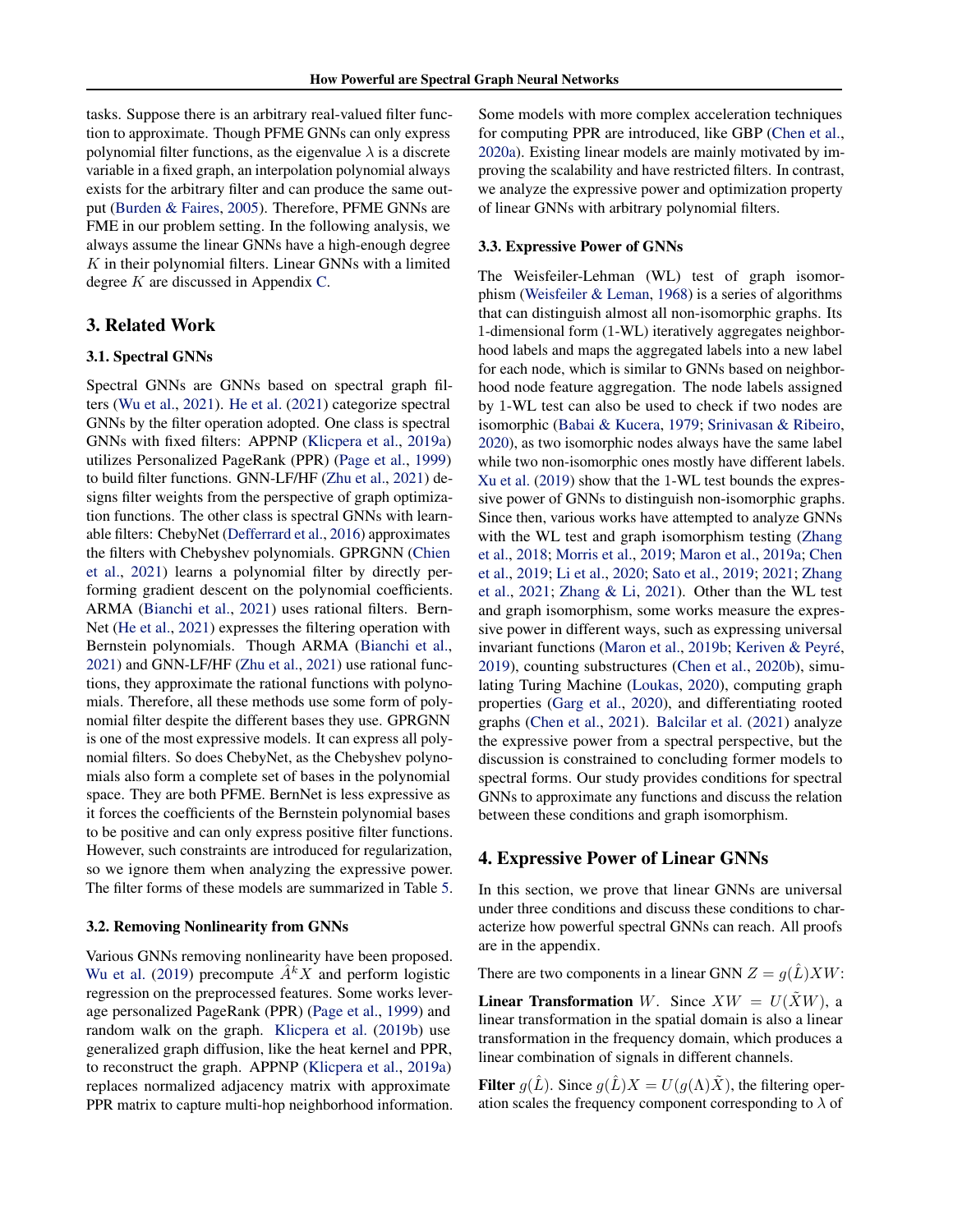$\tilde{X}$  by  $g(\lambda)$  fold in the frequency domain.

Now we give the universality theorem of linear GNNs.

<span id="page-3-4"></span>Theorem 4.1. *Linear GNNs can produce any onedimensional prediction if* Lˆ *has no multiple eigenvalues and the node features* X *contain all frequency components.*

There are three conditions for linear GNNs to be universal: 1) one-dimensional prediction, 2) no multiple eigenvalues, and 3) no missing frequency components. These are thus three bottlenecks for linear GNNs' expressive power. In the following, we discuss each of the three conditions in detail.

#### <span id="page-3-5"></span>4.1. Multidimensional Prediction

Though linear GNNs are powerful when the output has only one dimension, each dimension may need a different polynomial filter when the prediction has multiple channels. Take the toy graph in Figure [1](#page-3-0) as an example. One output dimension filters out high frequency signal and maintains low frequency signal, while the other one does the opposite. Therefore, a low-pass filter is needed for the first output dimension while a high-pass filter is needed for the second dimension. Using the same filter for all output dimensions cannot achieve this purpose.

We formally describe this property in Proposition [4.2.](#page-3-1)

<span id="page-3-1"></span>Proposition 4.2. *If the node feature matrix* X *is not a fullrow-rank matrix, for all*  $k > 1$  *and all graphs, there exists a* k*-dimensional prediction linear GNNs cannot produce.*

We can use individual polynomial coefficients to compose a different filter for each output channel to solve this problem.



<span id="page-3-0"></span>Figure 1. Individual filter function is needed for each prediction dimension. We illustrate each graph with both its spatial representation (where numbers on nodes represent one-dimensional node features) and its spectrum. (a) A graph with its node features. (b) Two different filters for two output dimensions. (c) Two output dimensions.

#### 4.2. Multiple Eigenvalue

If two frequency components have the same eigenvalue  $\lambda$ , they will be scaled by the same number  $q(\lambda)$ . Therefore, the coefficients of these frequency components in prediction will keep the same ratio as in input  $XW$ . This issue is related to graph topology. More discussion is in Theorem [4.5.](#page-4-0)

### 4.3. Missing Frequency Components

The filter operation can only scale a frequency component. If this frequency component is missing from the node feature, the prediction cannot contain it either. Take the toy graph in Figure [2](#page-3-2) as an example. The node features only contain component corresponding to frequency  $\lambda = 0$ , so a linear GNN cannot produce output with frequency  $\lambda = 2$ component. This problem is rooted in both the topology of graph  $G$  and node features  $X$  and is difficult to solve.



<span id="page-3-2"></span>Figure 2. Node features with missing frequency components cannot produce some outputs.

Nevertheless, multiple eigenvalues and missing frequency components are both rare in real-world graphs with node features. See Appendix [G](#page-17-0) for the ratio of multiple eigenvalues and number of missing frequency components in each of the 10 real-world benchmark datasets. In all the datasets, no frequency component is missing, and on average less than 1% of eigenvalues are multiple. Therefore, the universality conditions can be largely satisfied in practice.

#### 4.4. Connection to Graph Isomorphism

Traditional expressivity analyses for spatial GNNs often leverage Graph Isomorphism testing. In this section, we explore the connections between our universality conditions and GI. We first build a connection between the expressive power of linear GNNs using a K-degree polynomial filter function and that of  $(K + 1)$ -iteration WL test.

<span id="page-3-3"></span>Proposition 4.3. *Given a linear GNN whose filter function is a K-degree polynomial, define the function*  $LG_K(i)$ *as the prediction of node* i *produced by the linear GNN.* Let  $WL_k(i)$  denote the label of node *i* produced by k*iteration WL test whose initial label of node* i *is the node feature vector*  $X_i$ *. Then*  $\forall i, j \in \mathbb{V}$ *,*  $LG_K(i) = LG_K(j)$  *if*  $WL_{K+1}(i) = WL_{K+1}(j).$ 

Proposition [4.3](#page-3-3) means that linear GNNs' expressive power is also bounded by the 1-WL test: if 1-WL cannot differentiate two nodes, linear GNNs will also fail. However, this result seems to contradict with the universal approximation property of linear GNNs. We know that: 1) 1-WL provably cannot discriminate some non-isomorphic nodes (such as nodes in a non-attributed regular graph), and 2) 1-WL always gives isomorphic nodes the same label. However, a universal linear GNN should be able to give any two nodes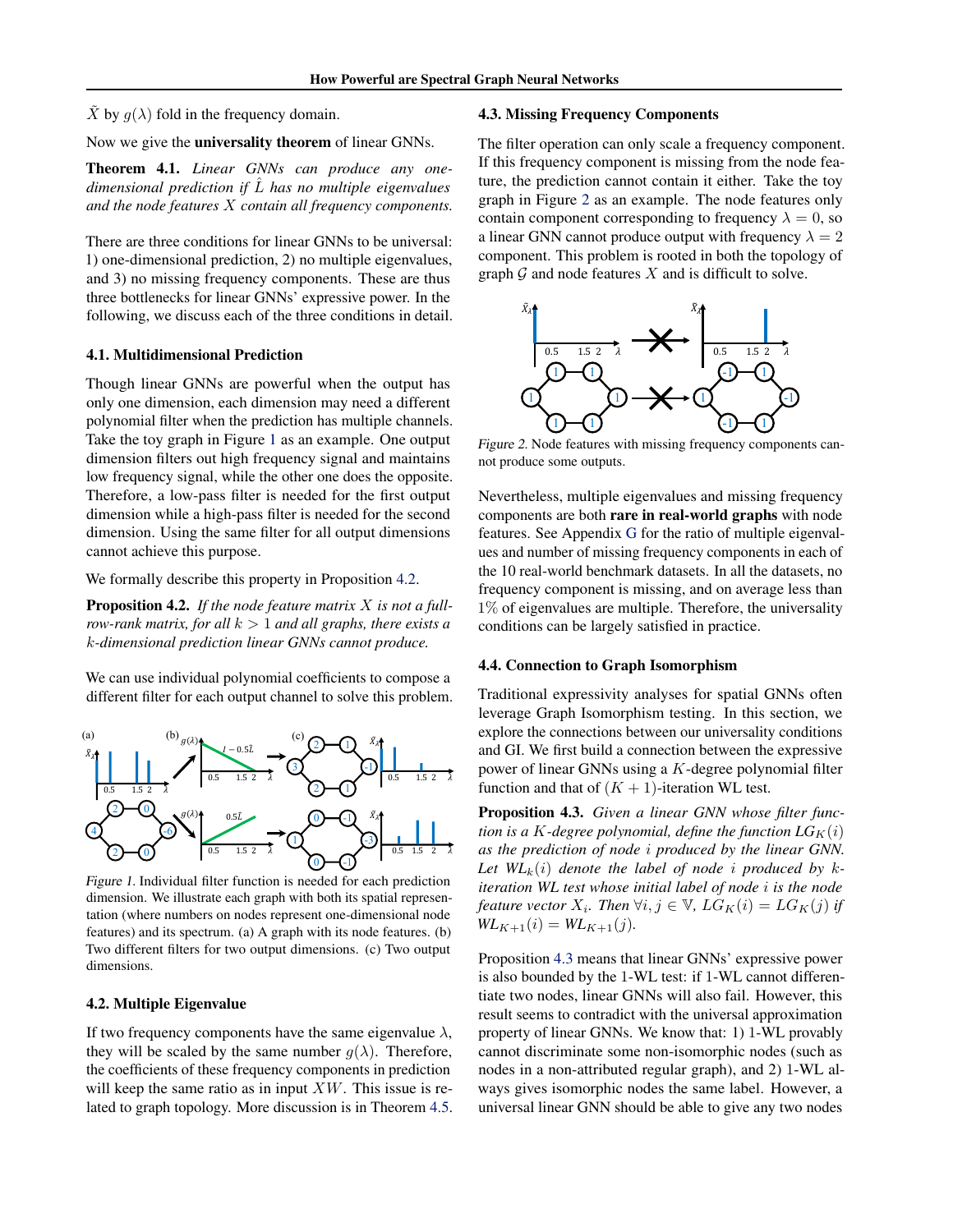different predictions, no matter whether they are isomorphic or not. To close this gap, we study the connections between the universality conditions of linear GNNs and the GI problem. Our results show that the no-multiple-eigenvalue and no-missing-frequency conditions enable 1-WL to discriminate all non-isomorphic nodes, and also constrain the graph to contain no isomorphic nodes, therefore closing the gap.

We first show that 1-WL can discriminate all nonisomorphic nodes under the two conditions.

<span id="page-4-5"></span>Corollary 4.4. *If a graph has no missing frequency component and its normalized Laplacian has no multiple eigenvalues, then* 1*-WL can differentiate all non-isomorphic nodes.*

The other part of the gap is that 1-WL cannot produce different labels for isomorphic nodes, while linear GNNs with universal approximation property can. Therefore, we analyze how our no-multiple-eigenvalue and no-missing-frequency conditions constrain the graph in Theorems [4.5](#page-4-0) and [4.6.](#page-4-1)

<span id="page-4-0"></span>Theorem 4.5. *For a graph whose normalized Laplacian has no multiple eigenvalues, the order of its automorphism is less than three.*

The above theorem relates multiple eigenvalue to the degree of symmetry of the graph. A highly symmetric graph with three- or higher-order automorphism always has multiple eigenvalues. To intuitively understand this, we show two toy graphs in Figure [3.](#page-4-2) The triangle (b) has a three-order automorphism and an eigenvector can be permuted to produce another linearly independent eigenvector, while for the two-node graph (a) with only two-order automorphism, permuting its eigenvector results in the same eigenvector. Since real-world graphs are often highly irregular, Theorem [4.5](#page-4-0) partly explains why multiple eigenvalues are rare in practice.



<span id="page-4-2"></span>Figure 3. Graphs with high-order automorphisms (symmetries) have multiple Laplacian eigenvalues.

When considering node features containing all frequency components, all pairs of nodes are non-isomorphic, thus closing the gap between 1-WL and linear GNN.

<span id="page-4-1"></span>Theorem 4.6. *Suppose a graph with node features does not have multiple eigenvalues in its normalized Laplacian, and no frequency component is missing from the node features. There will be no automorphism for the graph other than the identical mapping.*

Therefore, the conditions of Theorem [4.1](#page-3-4) constrain the graph topology and node features so that 1-WL still bounds the expressive power of linear GNNs. On the other hand, our results indicate that 1-WL can be quite powerful given expressive node features and irregular graph structures. Our results build a bridge between the expressive power of spectral GNNs (in terms of universality under some conditions) and spatial GNNs (in terms of 1-WL test). As an analysis example, we also discuss how random features can boost the expressive power and why models with random features have poor empirical performance in Appendix [D.](#page-15-1) [Wang et al.](#page-10-16) [\(2022\)](#page-10-16) also relates multiple eigenvalues to stability of positional encoding.

### 4.5. Role of Nonlinearity

Though linear GNNs have strong theoretical expressive power and remarkable empirical performance, various existing state-of-the-art GNNs utilize nonlinear activation functions. In this section, we analyze the role of nonlinearity.

In linear GNNs, the  $\lambda$  frequency component of the prediction  $\tilde{Z}_{\lambda}$  is a function of only  $g(\lambda)$ ,  $\tilde{X}_{\lambda}$  and W. However, for nonlinear GNNs, different frequency components can transformed to each other. Figure [4](#page-4-3) is an example, where new frequency components emerge after ReLU activation. Consider an element-wise activation function  $\sigma$  over the spatial signal X. We investigate its equivalent effect  $\sigma'$ over the spectral signal  $\tilde{X}$ . Its function on a spectral signal is  $\sigma'(\tilde{X}) = U^T \sigma(\tilde{U}\tilde{X})$ , meaning that different frequency components are first mixed via  $U$ , then nonlinearly transformed via  $\sigma$  element-wisely, and finally distributed back to each frequency via  $U<sup>T</sup>$ . Thus,  $\sigma'$  is a column-wise nonlinear function over all frequency components. Mixing different frequency components may alleviate the issues from multiple eigenvalues and missing frequency components. However, such a mix is not expressive enough to solve all the problems, as 1-WL still bounds the expressive power of GNNs. Furthermore, since the universality conditions are easily satisfied by real-world graphs to a large degree (Appendix [G\)](#page-17-0), we desert nonlinearity in our experiments.



<span id="page-4-3"></span>Figure 4. Nonlinear functions can mix different frequency components.

#### <span id="page-4-4"></span>4.6. Role of Bias

Bias is usually used together with a linear transformation. However, there is no need to discuss bias separately because,

$$
XW + b = \begin{bmatrix} X & 1_n \end{bmatrix} \begin{bmatrix} W \\ b \end{bmatrix}, \tag{6}
$$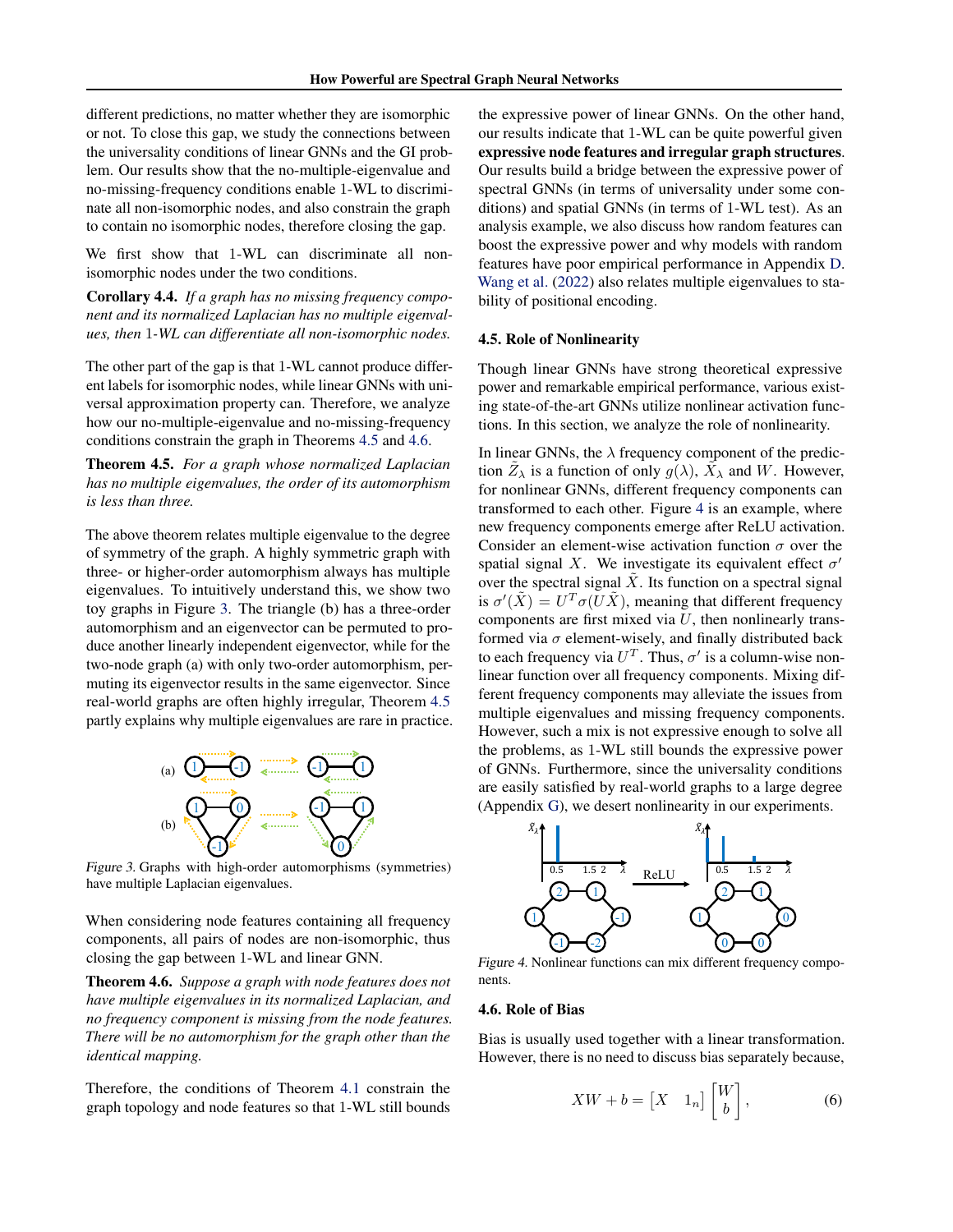where row vector b is the learnable bias,  $1_n$  is a column vector whose all elements are 1. Using bias is equivalent to adding 1 to the features of each node and thus still keeps the linear GNN form. Therefore, we ignore bias in theoretical analysis, but by default turn on bias in experiments for better performance. As bias introduces extra graph signals, a natural question is whether bias can complete the frequency components missing from original node features. The answer is no. Please see Appendix [E](#page-16-0) for more details.

# 5. Choice of Basis for Polynomial Filters

Assume the polynomial bases are  $g_k(\lambda)$ ,  $k = 0, 1, 2, ...$  In this section, we discuss linear GNNs with individual filter parameters for each output dimension, which is formulated as

$$
Z_{:l} = \sum_{k=0}^{K} \alpha_{kl} g_k(\hat{L}) X W_{:l} \tag{7}
$$

where  $\alpha_{kl}$  is the coefficient of polynomial filter basis  $g_k(\tilde{L})$ and  $(XW)_{:l}$  is the transformed node features for the  $l^{\text{th}}$ output dimension  $Z_{:l}$ .

All complete polynomial bases can build PFME models. However, models with different bases show different empirical performance. This section analyzes the effect of polynomial basis from an optimization perspective, which motivates the use of Jacobi Polynomials in our model.

#### 5.1. Hessian Matrix and Polynomial Basis

Following the setting in [\(Xu et al.,](#page-10-17) [2021\)](#page-10-17), we study linear GNNs trained with the squared loss  $R = \frac{1}{2} ||Z - Y||_F^2$ , where  $Y$  is the target. Assuming that linear GNNs can converge to the global minimum, we study the convergence speed near the global minimum. The rationality of this assumption is discussed in Appendix [J.](#page-18-0)

When considering the optimization of a linear GNN, both  $\alpha$  and W are learnable parameters. However, the gradient of loss over  $W$  is a function of the learnable filter function  $g_{:l}(\hat{L}):=\sum_k \alpha_{kl}g_k(\hat{L})$  as a whole.

$$
\frac{\partial R}{\partial W_{jl}} = \left[ g_{il}(\hat{L})(XW)_{il} - Y_{il} \right]^T \left[ g_{il}(\hat{L})X_{:j} \right],\tag{8}
$$

According to our assumption, the learned filter function is approximately the same for different bases as they have the same expressive power and can all converge to the global minimum. So the optimization of  $W$  is irrelevant to the choice of basis near the global minimum. However, the optimization of  $\alpha$  heavily depends on the basis choice. To focus on the effect of basis choice, we only analyze the optimization of  $\alpha$  by merging W into X.

Consider the optimization w.r.t.  $\alpha$ . The loss is a convex function, and the gradient descent's convergence rate depends on the Hessian matrix's condition number [\(Boyd &](#page-9-20) [Vandenberghe,](#page-9-20) [2009\)](#page-9-20). Therefore, we analyze the Hessian matrix of linear GNNs near the global minimum.

Since the total loss is summed over different output dimensions, and each output dimension adopts a different set of polynomial coefficients  $\alpha_{kl}$ , we can analyze the Hessian w.r.t. each dimension independently. Ignoring l, the  $(k_1, k_2)$ element of the Hessian matrix  $H$  can be written as

$$
\frac{\partial R}{\partial \alpha_{k_1} \partial \alpha_{k_2}} = X^T g_{k_2}(\hat{L}) g_{k_1}(\hat{L}) X
$$

$$
= \sum_{i=1}^n g_{k_2}(\lambda_i) g_{k_1}(\lambda_i) \tilde{X}_{\lambda_i}^2.
$$
(9)

It can be equivalently expressed as a Riemann sum:

$$
\sum_{i=1}^{n} g_{k_2}(\lambda_i) g_{k_1}(\lambda_i) \frac{F(\lambda_i) - F(\lambda_{i-1})}{\lambda_i - \lambda_{i-1}} (\lambda_i - \lambda_{i-1}), \tag{10}
$$

where  $F(\lambda) := \sum_{\lambda_i \leq \lambda} \tilde{X}_{\lambda_i}^2$  is the accumulated amplitude of signal with frequency lower than  $\lambda$ . Define  $f(\lambda) = \lambda E(\lambda)$  $\Delta F(\lambda)$  $\frac{F(\lambda)}{\Delta \lambda}$ , which is the density of signal at frequency  $\lambda$ . In the limit when  $n \to \infty$ , we have:

$$
H_{k_1k_2} = \int_{\lambda=0}^{2} g_{k_1}(\lambda) g_{k_2}(\lambda) f(\lambda) d\lambda.
$$
 (11)

The condition number  $\kappa(H)$  reaches minimum if H is an identity matrix, which is equivalent to that  $g_k$ 's form an orthonormal basis in the polynomial space whose inner product is defined by  $\langle h, g \rangle = \int_0^2 h(\lambda) g(\lambda) f(\lambda) d\lambda$  with  $f(\lambda)$  being the weight function.

Our results show that although all complete polynomial bases have the same expressive power, using a set of orthonormal bases  $g_k$  whose weight function corresponds to the graph signal density can enable linear GNNs to achieve the highest convergence rate. As the normalization of bases is straightforward, we only consider orthogonality in the analysis.

Given the weight function  $f(\lambda)$ , we can construct an orthonormal basis using the Gram-Schmidt process. However, the exact form of the weight function  $f$  depends on the eigendecomposition of  $L$  and cannot be calculated efficiently and accurately for large graphs. Therefore, we choose a general form of orthogonal polynomials with flexible enough weight functions to adapt to different graph signal density functions  $f(\lambda)$ .

#### 5.2. Jacobi Polynomial Bases

Among orthogonal polynomials, the Jacobi basis has a very general form, whereas the Chebyshev basis is a special case.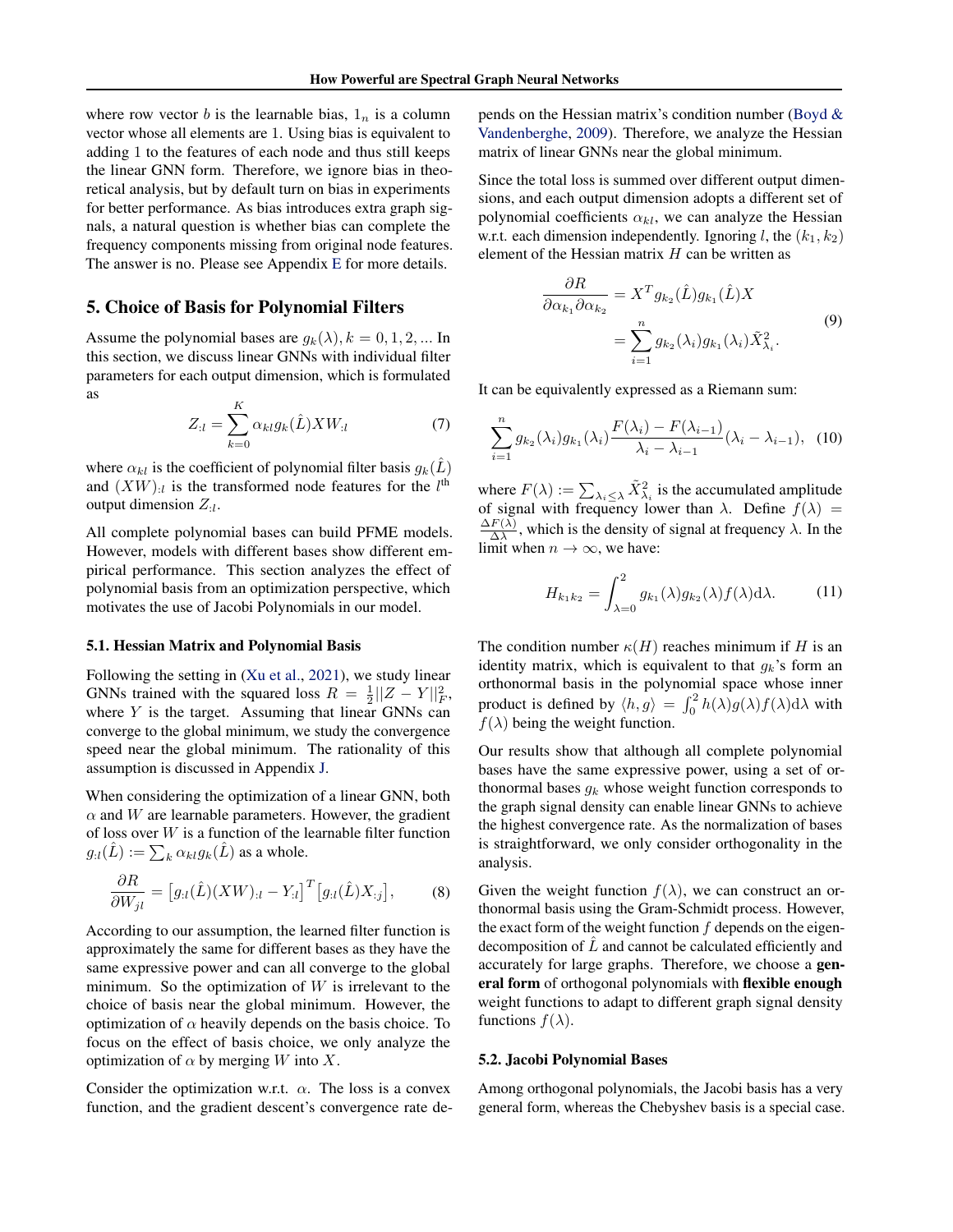The Jacobi basis  $P_k^{a,b}$  has the following form.

$$
P_0^{a,b}(z) = 1,
$$
  
\n
$$
P_1^{a,b}(z) = \frac{a-b}{2} + \frac{a+b+2}{2}z.
$$
\n(12)

For  $k \geq 2$ .

$$
P_k^{a,b}(z) = (\theta_k z + \theta'_k) P_{k-1}^{a,b}(z) - \theta''_k P_{k-2}^{a,b}(z), \qquad (13)
$$

where

$$
\theta_k = \frac{(2k+a+b)(2k+a+b-1)}{2k(k+a+b)},
$$
  
\n
$$
\theta'_k = \frac{(2k+a+b-1)(a^2-b^2)}{2k(k+a+b)(2k+a+b-2)},
$$
  
\n
$$
\theta''_k = \frac{(k+a-1)(k+b-1)(2k+a+b)}{k(k+a+b)(2k+a+b-2)}.
$$
\n(14)

 $P_k^{a,b}, k = 0, 1, 2, \dots$  are orthogonal w.r.t. the weight function  $(1 - \lambda)^a (1 + \lambda)^b$  on [-1, 1]. We can define the Jacobi basis for graphs as  $g_k(\hat{L}) = P_k^{a,b}(I - \hat{L}) = P_k^{a,b}(\hat{A})$ .

#### <span id="page-6-0"></span>5.3. A Discussion on Popular Filter Bases

In this section, we compare three popular polynomial bases with the Jacobi Polynomial: Monomial  $(1 - \lambda)^k$ , Chebyshev  $P_k^{-1/2,-1/2}$  $(k_k)^{-1/2,-1/2}(1-\lambda)$ , and Bernstein  $\binom{K}{k}(1-\frac{\lambda}{2})^{K-k}(\frac{\lambda}{2})^k$ . These bases are visualized in Appendix [K.](#page-19-0)

For the Monomial basis, we can prove that it cannot be orthogonal on any weight function.

<span id="page-6-1"></span>**Proposition 5.1.** *On any weight function*  $f(\lambda)$  *which fulfils the requirements of the inner product, the Monomial basis is not orthogonal.*

Chebyshev basis is a particular case of Jacobi basis and is only orthogonal w.r.t. a specific weight function. In contrast, the Jacobi basis can adapt to a wide range of weight functions.

For non-orthogonal bases such as Bernstein, the Hessian matrix might not be diagonal, but a small condition number may still be achieved. In Appendix [F,](#page-17-1) we build a connection between the condition number of polynomial regression's Gram matrix using basis  $g_k, k = 0, 1, 2, \dots, K$  and that of linear GNNs' Hessian matrix. Therefore, some existing conclusions from polynomial regression basis choice can still be used. For example, existing studies show that the Bernstein basis can also achieve a lower condition number than the Monomial basis [\(Marco & Martinez,](#page-9-21) [2010\)](#page-9-21). Though both Bernstein and Jacobi basis can outperform Monomial, Jacobi basis can perform better if the weight function of Jacobi basis well approximates the data distribution. Our experiments find that the Jacobi basis outperforms the Bernstein basis on both synthetic and real-world datasets.

### 6. JacobiConv Architecture

In this section, we describe our JacobiConv architecture. As the dimension of node features  $X$  is often much larger than that of the transformed features  $\hat{X}$ , we first feed X into a linear layer,  $\hat{X} = XW + b$ , with bias (see Section [4.6\)](#page-4-4), and then filter  $\hat{X}$ . There are three techniques used in the filter: multiple filter functions, Jacobi basis, and a novel polynomial coefficient decomposition (PCD) technique.

#### 6.1. Multiple Filters

Motivated by our analysis in Section [4.1,](#page-3-5) we adopt an individual filter function for each output dimension. The JacobiConv can be formulated as

$$
Z_{:l} = \sum_{k=0}^{K} \alpha_{kl} P_k^{a,b}(\hat{A}) \hat{X}_{:l}.
$$
 (15)

#### 6.2. Computation of Jacobi Basis

With the recursion formula of Jacobi basis, we can compute all bases in  $O(K)$  time and do K message passing operations.

$$
P_0^{a,b}(\hat{A})\hat{X} = \hat{X},
$$
  
\n
$$
P_1^{a,b}(\hat{A})\hat{X} = \frac{a-b}{2}\hat{X} + \frac{a+b+2}{2}\hat{A}\hat{X}.
$$
\n(16)

For  $k \geq 2$ ,

$$
P_k^{a,b}(\hat{A})\hat{X} = \theta_k \hat{A} P_{k-1}^{a,b}(\hat{A})\hat{X} + \theta'_k P_{k-1}^{a,b}(\hat{A})\hat{X}
$$

$$
-\theta''_k P_{k-2}^{a,b}(\hat{A})\hat{X}.
$$
 (17)

#### 6.3. Polynomial Coefficient Decomposition

The filter function we construct can be formulated as  $\sum_{k=0}^{K} \alpha_{kl} P_k^{a,b}$ . We find that in real-world datasets  $\alpha_{kl}$  gets smaller as k gets higher. As  $\alpha_{kl}$ 's have different magnitudes, the optimization can be hard. So we decompose  $\alpha_{kl}$ to  $\beta_{kl}\prod_{i=1}^k\gamma_i,$  where  $\gamma_i$ 's are shared among different output channels. And we set  $\gamma_i = \gamma' \tanh \eta_i$ , which enforces  $\gamma_i \in [-\gamma', \gamma']$ . We call this technique Polynomial Coefficient Decomposition (PCD). We can modify the recursion formula to implement PCD.

$$
P_{k}^{a,b}(\hat{A})\hat{X} = \gamma_{k}\theta_{k}\hat{A}P_{k-1}^{a,b}(\hat{A})\hat{X} + \gamma_{k}\theta'_{k}P_{k-1}^{a,b}(\hat{A})\hat{X} - \gamma_{k}\gamma_{k-1}\theta''_{k}P_{k-2}^{a,b}(\hat{A})\hat{X}.
$$
 (18)

### 7. Experiment

In this section, we first conduct experiments on synthetic datasets to examine JacobiConv's ability to express filter functions, and then test JacobiConv on real-world datasets. Our code is available at [https://github.](https://github.com/GraphPKU/JacobiConv) [com/GraphPKU/JacobiConv](https://github.com/GraphPKU/JacobiConv).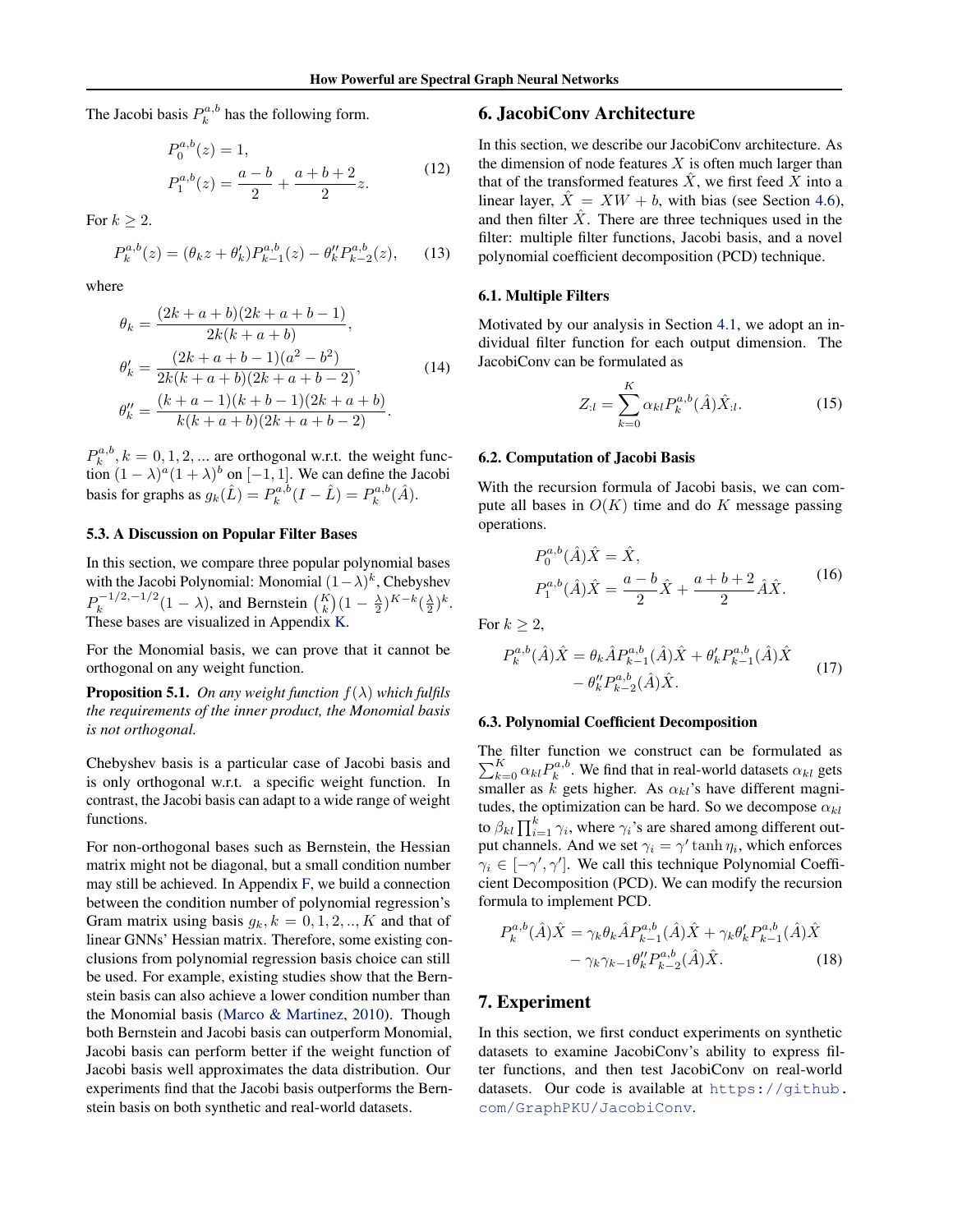<span id="page-7-0"></span>Table 1. Average of sum of squared loss over 50 images.

|                   | LOW.   | HIGH   | <b>BAND</b> | <b>REJECT</b> | <b>COMB</b> |
|-------------------|--------|--------|-------------|---------------|-------------|
| <b>GPRGNN</b>     | 0.4169 | 0.0943 | 3.5121      | 3.7917        | 4.6549      |
| ARMA              | 1.8478 | 1.8632 | 7.6922      | 8.2732        | 15.1214     |
| <b>CHEBYNET</b>   | 0.8220 | 0.7867 | 2.2722      | 2.5296        | 4.0735      |
| <b>BERNNET</b>    | 0.0314 | 0.0113 | 0.0411      | 0.9313        | 0.9982      |
| <b>JACOBICONV</b> | 0.0003 | 0.0011 | 0.0213      | 0.0156        | 0.2933      |
| <b>MONOMIAL</b>   | 2.4076 | 4.2411 | 10.8856     | 8.7031        | 10.5596     |
| <b>CHEBYSHEV</b>  | 0.9227 | 2.3198 | 7.7751      | 6.0065        | 9.1191      |
| <b>BERNSTEIN</b>  | 0.0110 | 0.0058 | 0.1517      | 0.1607        | 0.5705      |



<span id="page-7-1"></span>Figure 5. Signal density functions of some graphs in the image dataset and the weight functions of some bases.

### 7.1. Evaluating Models on Learning Filters

Following [He et al.](#page-9-4) [\(2021\)](#page-9-4), we transform real images to 2D regular 4-neighbor grid graphs, whose nodes are pixels. We apply 5 spectral filters (low  $e^{-10\lambda^2}$ , high  $1 - e^{-10\lambda^2}$ , band  $e^{-10(\lambda-1)^2}$ , reject  $1 - e^{-10(\lambda-1)^2}$ , and comb  $|\sin \pi \lambda|$ ) to the signal in each image. All models use original graph signal as node features to fit the filtered signal.

We report the average squared error (lower the better) over the 50 pictures. Results are shown in Table [1.](#page-7-0) For a fair comparison, we remove PCD from linear GNNs.

We compare JacobiConv with popular PFME GNNs: GPRGNN [\(Chien et al.,](#page-9-2) [2021\)](#page-9-2), ARMA [\(Bianchi et al.,](#page-9-7) [2021\)](#page-9-7), BernNet [\(He et al.,](#page-9-4) [2021\)](#page-9-4), and ChebyNet [\(Defferrard et al.,](#page-9-6) [2016\)](#page-9-6). Settings of these models are detailed in Appendix [H.](#page-17-2) JacobiConv outperforms other models on all datasets and even achieves up to 50 times lower loss on two datasets: Low and Reject. Though all these models can learn arbitrary polynomial filters, JacobiConv has better optimization properties as it uses orthogonal filter bases that can adapt to a wide range of signal distributions.

We also compare linear GNNs with different bases. The results are shown in the lower part of Table [1.](#page-7-0) Jacobi basis still outperforms other bases on all datasets and achieves 10 times lower loss than any other basis. Bernstein basis also achieves lower loss than Monomial on all datasets, which verifies our analysis in Section [5.3.](#page-6-0)

To verify that Jacobi basis adapts to the dataset, we plot the signal distributions of some randomly selected graphs in our image dataset and the weight functions of Jacobi

and Chebyshev bases in Figure [5.](#page-7-1) We can see that only Jacobi basis (with hyperparameters selected for minimizing loss) can capture the main shape of the signal distribution, compared to Chebyshev basis.

Experimental results of models with PCD on synthetic datasets are shown in Appendix [I.](#page-18-1) JacobiConv still outperforms any other model on all datasets. Jacobi basis also achieve a higher convergence rate than other bases for linear GNN. See Appendix [L](#page-20-0) for the convergence rate.

### 7.2. Evaluation on Real-World Datasets

For homogeneous graphs, we include three citation graph datasets, Cora, CiteSeer and PubMed [\(Yang et al.,](#page-10-18) [2016\)](#page-10-18), and two Amazon co-purchase graphs, Computers and Photo [\(Shchur et al.,](#page-10-19) [2018\)](#page-10-19). We also use heterogeneous graphs, including Wikipedia graphs Chameleon and Squirrel [\(Rozemberczki et al.,](#page-10-20) [2021\)](#page-10-20), the Actor co-occurrence graph, and the webpage graph Texas and Cornell from WebKB3 [\(Pei et al.,](#page-10-21) [2020\)](#page-10-21). Their statistics are listed in Appendix [G.](#page-17-0) We perform the node classification task, where we randomly split the node set into train/validation/test sets with a ratio of 60%/20%/20%. JacobiConv is compared with spectral GNNs: GCN, APPNP, ChebyNet, GPRGNN, and BernNet. Note that all these baselines use nonlinear transformations, while JacobiConv is a purely linear model. Results are shown in Table [2.](#page-8-0) Settings of these models are detailed in Appendix [H.](#page-17-2)

JacobiConv outperforms all existing models on 9 out of 10 datasets and achieves performance gains up to 12% on a heterogeneous dataset Squirrel. On the Actor dataset, JacobiConv beats all baselines except BernNet. The generally top and runner-up performance of JacobiConv and Bern-Net verify our analysis in Section [5.3.](#page-6-0) The results indicate that JacobiConv is a general spectral GNN with consistently good performance across datasets. They also show that nonlinearity is not necessary for learning powerful spectral filters given a good choice of polynomial basis.

### 7.3. Ablation Analysis

To illustrate the effectiveness of Jacobi basis, we compare JacobiConv with linear GNNs with other filter bases in the left part of Table [3.](#page-8-1) We also remove PCD from the models to ensure fairness as the coefficient distribution of different bases varies. Jacobi basis outperforms any other basis by more than 0.8% on average. Bernstein basis also outperforms Monomial on average, which is consistent with the results in Table [2.](#page-8-0)

In the right part of Table [3,](#page-8-1) UniFilter is JacobiConv using the same filter for all prediction dimensions. No-PCD is JacobiConv without PCD. The results illustrate that the multiple filter functions, PCD, and the Jacobi basis are all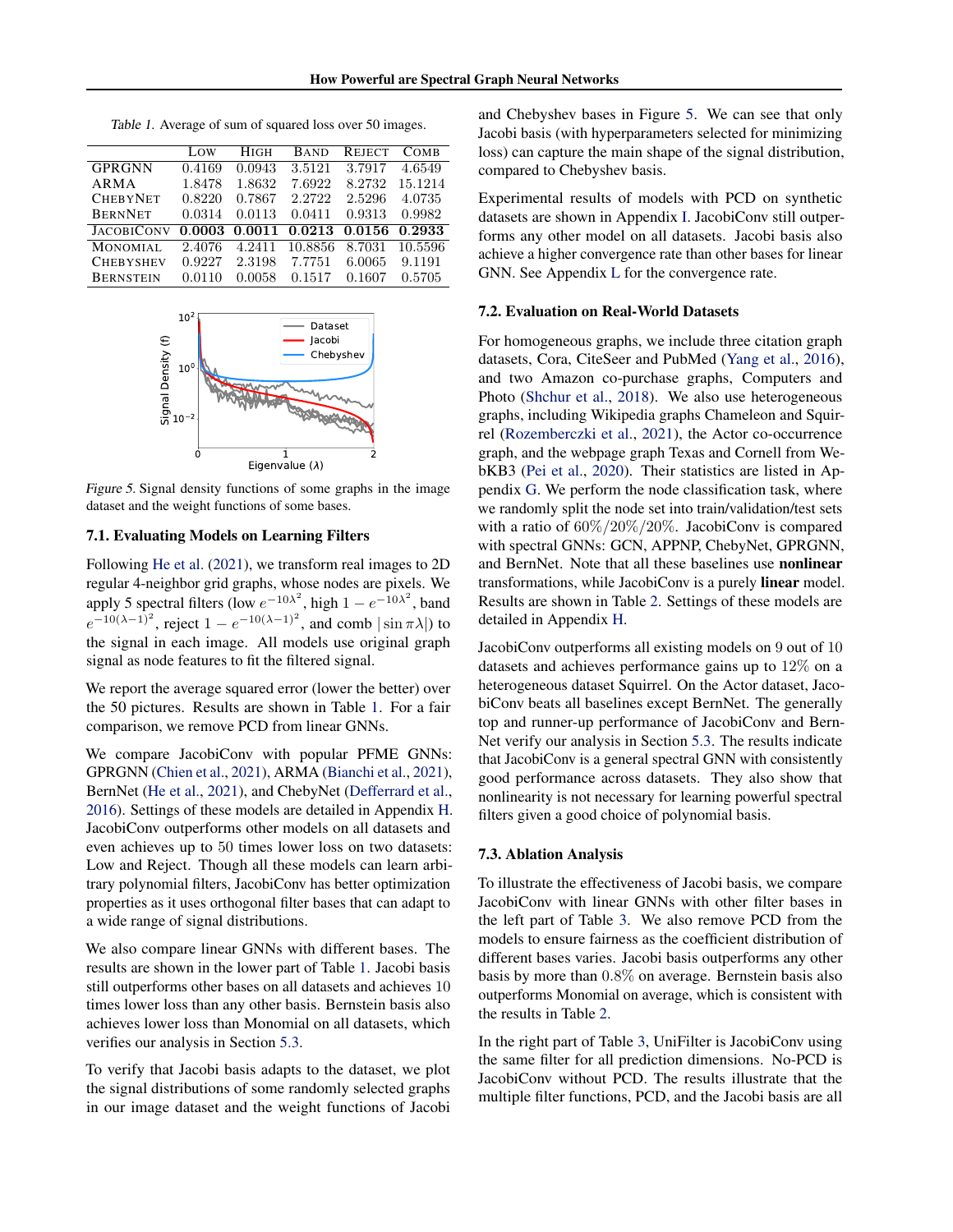<span id="page-8-0"></span>

| <b>DATASETS</b>  | GCN | <b>APPNP</b>                          | CHEBYNET GPRGNN    |                    | <b>BERNNET</b>     | <b>JACOBICONV</b>  |
|------------------|-----|---------------------------------------|--------------------|--------------------|--------------------|--------------------|
| <b>CORA</b>      |     | $87.14_{+1.01}$ $88.14_{+0.73}$       | $86.67_{\pm 0.82}$ | $88.57_{+0.69}$    | $88.52 + 0.95$     | $88.98 + 0.46$     |
| <b>CITESEER</b>  |     | $79.86_{\pm 0.67}$ $80.47_{\pm 0.74}$ | $79.11_{+0.75}$    | $80.12_{\pm 0.83}$ | $80.09 + 0.79$     | $80.78_{\pm 0.79}$ |
| PUBMED           |     | $86.74_{+0.27}$ $88.12_{+0.31}$       | $87.95_{+0.28}$    | $88.46_{+0.33}$    | $88.48 + 0.41$     | $89.62_{\pm 0.41}$ |
| <b>COMPUTERS</b> |     | $83.32_{+0.33}$ $85.32_{+0.37}$       | $87.54_{+0.43}$    | $86.85_{+0.25}$    | $87.64_{+0.44}$    | $90.39_{+0.29}$    |
| Рното            |     | $88.26 + 0.73$ $88.51 + 0.31$         | $93.77_{+0.32}$    | $93.85_{\pm 0.28}$ | $93.63_{\pm 0.35}$ | $95.43_{\pm 0.23}$ |
| <b>CHAMELEON</b> |     | $59.61_{+2.21}$ $51.84_{+1.82}$       | $59.28 + 1.25$     | $67.28 + 1.09$     | $68.29 + 1.58$     | $74.20_{+1.03}$    |
| <b>ACTOR</b>     |     | $33.23_{+1.16}$ $39.66_{+0.55}$       | $37.61_{\pm 0.89}$ | $39.92_{\pm 0.67}$ | $41.79_{+1.01}$    | $41.17_{+0.64}$    |
| SOUIRREL         |     | $46.78_{\pm 0.87}$ $34.71_{\pm 0.57}$ | $40.55_{+0.42}$    | $50.15_{+1.92}$    | $51.35_{+0.73}$    | $57.38_{\pm 1.25}$ |
| <b>TEXAS</b>     |     | $77.38_{+3.28}$ $90.98_{+1.64}$       | $86.22_{+2.45}$    | $92.95 + 1.31$     | $93.12_{+0.65}$    | $93.44_{+2.13}$    |
| CORNELL          |     | $65.90_{+4.43}$ $91.81_{+1.96}$       | $83.93_{+2.13}$    | $91.37_{+1.81}$    | $92.13_{+1.64}$    | $92.95_{+2.46}$    |

Table 2. Results on real-world datasets: Mean accuracy  $(\%) \pm 95\%$  confidence interval.

Table 3. Results of ablation study on real-world datasets: Mean accuracy  $(\%) \pm 95\%$  confidence interval.

<span id="page-8-1"></span>

| <b>DATASETS</b>  |                    | MONOMIAL CHEBYSHEV | <b>BERNSTEIN</b>   | <b>JACOBI</b>                                 | <b>JACOBICONV</b>           | <b>UNIFILTER</b>   | No-PCD                                                                                      | NL-RES                          | NL.                |
|------------------|--------------------|--------------------|--------------------|-----------------------------------------------|-----------------------------|--------------------|---------------------------------------------------------------------------------------------|---------------------------------|--------------------|
| CORA             | $88.80_{+0.67}$    | $88.49_{+0.82}$    | $86.50_{+1.26}$    | $88.98_{+0.72}$                               | $88.98 + 0.46$              | $89.05_{\pm 0.48}$ | $88.98_{+0.72}$                                                                             | $89.00_{\pm 0.61}$              | $88.67_{\pm 0.69}$ |
| <b>CITESEER</b>  | $80.68_{\pm 0.86}$ | $80.53_{+0.81}$    | $80.61_{+0.85}$    | $80.61_{+0.72}$                               | $80.78 + 0.79$              | $80.42_{\pm 0.98}$ | $80.61_{+0.71}$                                                                             | $80.16_{+0.86}$ $80.25_{+0.60}$ |                    |
| PUBMED           | $89.54_{\pm 0.36}$ | $89.52_{\pm 0.46}$ | $88.42_{\pm 0.32}$ | $89.70_{+0.34}$                               | $89.62_{\pm 0.41}$          | $89.58 + 0.25$     | 89.70+0.34 $86.44_{\pm{2.05}}$ $87.73_{\pm{2.13}}$                                          |                                 |                    |
| <b>COMPUTERS</b> | $89.06 + 0.24$     | $89.16_{\pm 0.47}$ |                    | $87.09_{\pm 0.38}$ $89.22_{\pm 0.39}$         | $90.39_{\pm 0.29}$          |                    | 90.45 <sub>+0.34</sub> 89.22 <sub>+0.42</sub> 87.45 <sub>+2.15</sub> 86.85 <sub>+2.67</sub> |                                 |                    |
| Рното            | $95.33_{+0.25}$    | $95.45 + 0.27$     |                    | $94.59_{\pm 0.26}$ $95.53_{\pm 0.27}$         | $95.43_{\pm 0.23}$          | $95.26_{\pm 0.31}$ | $95.53_{\pm 0.19}$ $94.16_{\pm 0.78}$ $85.65_{\pm 8.25}$                                    |                                 |                    |
| <b>CHAMELEON</b> | $65.95 + 1.20$     | $74.09_{\pm 0.85}$ | $70.24 + 1.05$     | $72.95_{\pm 0.83}$                            | $\textbf{74.20}_{\pm 1.03}$ | $73.76 + 1.03$     | $72.95_{+0.83}$ $72.63_{+0.99}$ $72.56_{+1.01}$                                             |                                 |                    |
| <b>ACTOR</b>     | $40.31_{+0.82}$    | $40.61_{\pm 0.64}$ | $40.42_{\pm 0.50}$ | $40.70_{\pm 0.98}$                            | $41.17_{\pm 0.64}$          | $40.01_{\pm 0.96}$ | $40.70_{+0.98}$ $37.80_{+1.32}$ $37.56_{+0.88}$                                             |                                 |                    |
| SOUIRREL         | $37.93_{\pm0.62}$  | $56.71_{+0.89}$    | $44.48_{\pm 0.89}$ | $55.77_{+0.55}$                               | $57.38_{+1.25}$             | $54.11_{+0.82}$    | $55.77_{+0.55}$                                                                             | $48.66_{+6.65}$ $43.73_{+6.94}$ |                    |
| TEXAS            | $91.64_{+2.46}$    | $88.36 + 3.93$     | $89.34_{+2.46}$    | $92.79_{+1.97}$                               | $93.44_{+2.13}$             | $90.82_{+2.30}$    | $92.79_{+1.97}$ $89.84_{+3.28}$ $89.34_{+3.12}$                                             |                                 |                    |
| <b>CORNELL</b>   | $91.31_{+2.13}$    | $88.03_{+3.28}$    |                    | 92.46 <sub>+2.63</sub> 92.30 <sub>+2.79</sub> | $92.95_{\pm 2.46}$          | $92.62_{+2.46}$    | $92.30_{+2.62}$ $89.67_{+2.30}$ $87.54_{+3.11}$                                             |                                 |                    |

<span id="page-8-2"></span>Table 4. Parameters/per-epoch time (ms)/total training time (s).

| <b>DATASETS</b>  | <b>JACOBICONV</b> | APPNP       | <b>BERNNET</b>                                                | <b>GPRGNN</b> |
|------------------|-------------------|-------------|---------------------------------------------------------------|---------------|
| CORA             |                   |             | 10K/6.4/3.1 92K/3.6/1.2 92K/11.6/3.1 92K/4.3/0.9              |               |
| <b>CITESEER</b>  |                   |             | 22K/6.3/3.0 237K/3.7/1.3 237K/11.8/3.4 237K/4.5/1.0           |               |
| PUBMED           | 2K/6.6/4.9        | 32K/3.9/2.0 | 32K/11.1/4.9 32K/4.5/1.8                                      |               |
| <b>COMPUTERS</b> | 8K/7.3/4.8        |             | 50K/6.0/2.5 50K/29.3/8.6 50K/6.5/1.6                          |               |
| <b>PHOTOS</b>    | 6K/6.4/4.8        |             | 48K/5.8/2.8 48K/15.3/6.2 48K/4.5/1.3                          |               |
|                  |                   |             | CHAMELEON 12K/6.5/4.4 149K/3.9/0.8 149K/11.0/2.8 149K/4.4/1.0 |               |
| <b>ACTOR</b>     | 5K/6.5/3.4        |             | 60K/3.8/0.8 60K/10.9/3.5 60K/4.3/0.9                          |               |
| SOUIRREL         |                   |             | 11K/6.3/6.1 134K/4.3/0.9 134K/15.7/4.9 134K/4.3/2.1           |               |
| <b>TEXAS</b>     |                   |             | 9K/6.6/3.4 109K/3.8/0.8 109K/11.3/2.4 109K/4.3/1.0            |               |
| CORNELL          |                   |             | 9K/6.5/3.4 109K/3.8/0.8 109K/11.0/2.4 109K/4.4/0.9            |               |

essential for JacobiConv. On average, the multiple filter technique provides 1.3% performance gain, and the PCD technique provides 0.8% performance gain.

We design two variants to analyze how removing nonlinearity affects performance: NL and NL-Res. NL replaces the linear transformation in JacobiConv with a 2-layer ReLU MLP, whose first-layer output has the same dimension as the model output dimension. Compared with NL, NL-Res uses residual connection, which adds the output of the first linear layer to the output of the MLP. NL-Res outperforms NL by 2% on average, while NL leads to 6% performance loss compared with JacobiConv. These results illustrate that linear GNN is expressive enough, and nonlinear transformations can hardly promote the expressive power. The better performance of NL-Res over NL might also be due to its closer relationship to linear GNNs. On the other hand, the lower performance after adding nonlinearity may be attributed to overfitting caused by extra parameters.

#### 7.4. Scalability

As shown in Table [4,](#page-8-2) compared with other baselines with comparable depth, our model, on average, only uses 10% parameters, as it only uses a linear layer to convert node features to the output shape, while other models use MLPs. JacobiConv also has a similar computational overhead to other baselines, though taking more time than APPNP and GPRGNN due to more complex bases. Theoretically, it still has the same time complexity  $O(Kmd)$  as APPNP and GPRGNN, where  $K$  is the degree of the polynomial,  $m$  is the number of edges in the graph, and  $d$  is the number of node feature dimensions, while BernNet's time complexity is  $O(K^2md)$ .

# 8. Conclusion

In this paper, we analyze the expressive power of spectral GNNs. We prove that even without nonlinearity, spectral GNNs can be universal under mild conditions. We further analyze the optimization of spectral GNNs, which motivates the proposed JacobiConv, a novel spectral GNN using Jacobi basis. JacobiConv outperforms the previous state-of-theart method BernNet by up to 12% on real-world datasets without using nonlinearity, which verifies our theory.

#### Acknowledgements

The authors greatly thank the actionable suggestions from the reviewers. Zhang is partly supported by the CCF-Baidu Open Fund (NO.2021PP15002000).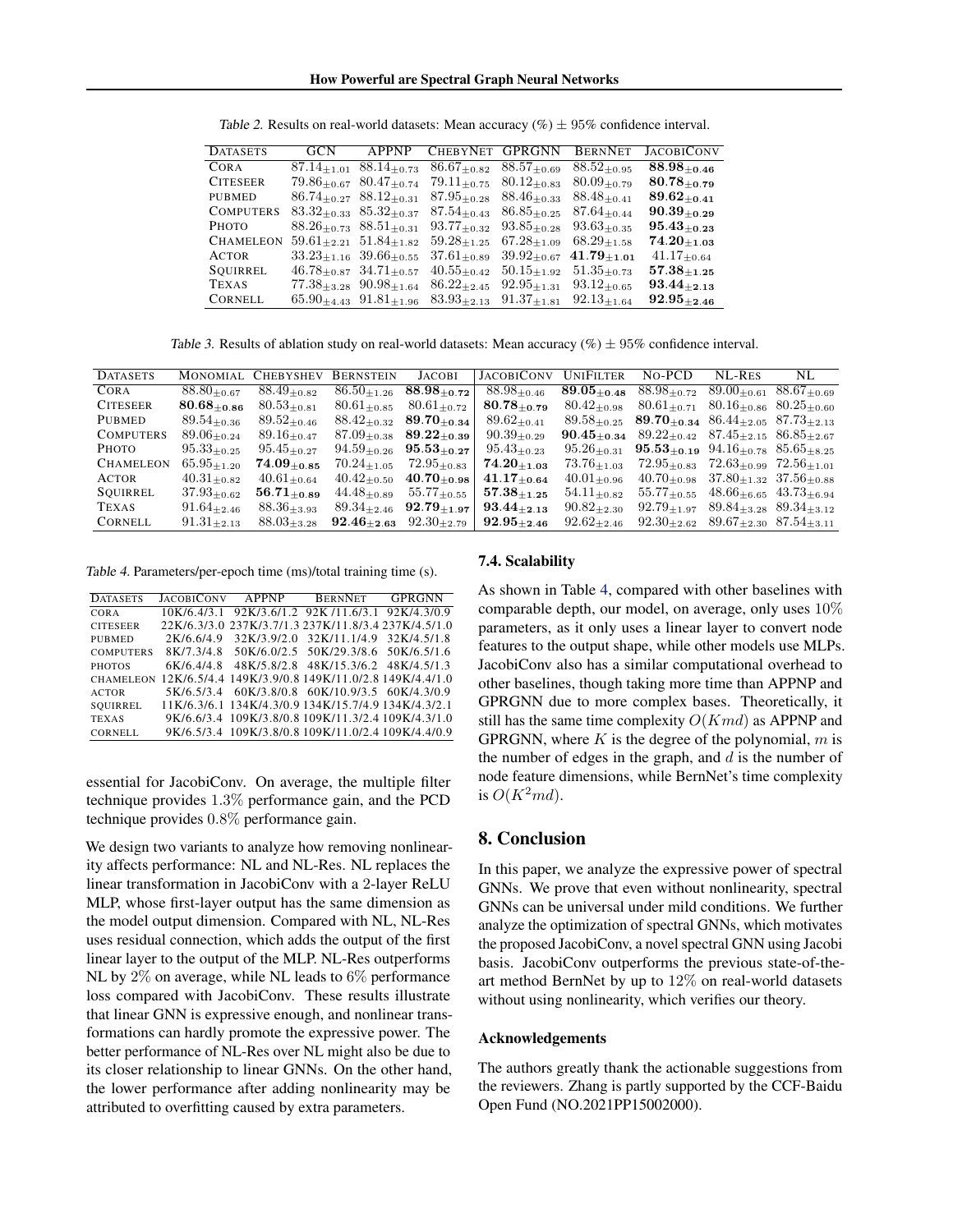# References

- <span id="page-9-23"></span>Abboud, R., Ceylan, I. I., Grohe, M., and Lukasiewicz, T. The surprising power of graph neural networks with random node initialization. In Proceedings of the Thirtieth International Joint Conference on Artificial Intelligence, pp. 2112–2118, 2021.
- <span id="page-9-10"></span>Babai, L. and Kucera, L. Canonical labelling of graphs in linear average time. In 20th Annual Symposium on Foundations of Computer Science (sfcs 1979), pp. 39–46. IEEE, 1979.
- <span id="page-9-19"></span>Balcilar, M., Renton, G., Héroux, P., Gaüzère, B., Adam, S., and Honeine, P. Analyzing the expressive power of graph neural networks in a spectral perspective. In International Conference on Learning Representations, 2021.
- <span id="page-9-7"></span>Bianchi, F. M., Grattarola, D., Livi, L., and Alippi, C. Graph neural networks with convolutional ARMA filters. IEEE Transactions on Pattern Analysis and Machine Intelligence, 2021.
- <span id="page-9-20"></span>Boyd, S. P. and Vandenberghe, L. Convex Optimization. Cambridge University Press, 2009.
- <span id="page-9-3"></span>Burden, R. and Faires, J. Numerical Analysis. Cengage Learning, 2005.
- <span id="page-9-1"></span>Chen, J., Ma, T., and Xiao, C. Fastgcn: Fast learning with graph convolutional networks via importance sampling. In International Conference on Learning Representations, 2018.
- <span id="page-9-18"></span>Chen, L., Chen, Z., and Bruna, J. On graph neural networks versus graph-augmented mlps. In International Conference on Learning Representations, 2021.
- <span id="page-9-9"></span>Chen, M., Wei, Z., Ding, B., Li, Y., Yuan, Y., Du, X., and Wen, J.-R. Scalable graph neural networks via bidirectional propagation. In Advances in Neural Information Processing Systems, 2020a.
- <span id="page-9-12"></span>Chen, Z., Villar, S., Chen, L., and Bruna, J. On the equivalence between graph isomorphism testing and function approximation with gnns. In Advances in Neural Information Processing Systems, pp. 15868– 15876, 2019.
- <span id="page-9-15"></span>Chen, Z., Chen, L., Villar, S., and Bruna, J. Can graph neural networks count substructures? In Advances in Neural Information Processing Systems, 2020b.
- <span id="page-9-2"></span>Chien, E., Peng, J., Li, P., and Milenkovic, O. Adaptive universal generalized pagerank graph neural network. In International Conference on Learning Representations, 2021.
- <span id="page-9-6"></span>Defferrard, M., Bresson, X., and Vandergheynst, P. Convolutional neural networks on graphs with fast localized spectral filtering. In Advances in Neural Information Processing Systems, pp. 3837–3845, 2016.
- <span id="page-9-22"></span>Feng, X. and Zhang, Z. The rank of a random matrix. Applied Mathematics and Computation, 185(1):689– 694, 2007.
- <span id="page-9-0"></span>Fout, A., Byrd, J., Shariat, B., and Ben-Hur, A. Protein interface prediction using graph convolutional networks. In Proceedings of the 31st International Conference on Neural Information Processing Systems, pp. 6533–6542, 2017.
- <span id="page-9-17"></span>Garg, V. K., Jegelka, S., and Jaakkola, T. S. Generalization and representational limits of graph neural networks. In Proceedings of the 37th International Conference on Machine Learning, volume 119 of Proceedings of Machine Learning Research, pp. 3419–3430, 2020.
- <span id="page-9-4"></span>He, M., Wei, Z., Huang, Z., and Xu, H. Bernnet: Learning arbitrary graph spectral filters via bernstein approximation. Advances in Neural Information Processing Systems, 2021.
- <span id="page-9-14"></span>Keriven, N. and Peyré, G. Universal invariant and equivariant graph neural networks. In Advances in Neural Information Processing Systems, pp. 7090–7099, 2019.
- <span id="page-9-5"></span>Klicpera, J., Bojchevski, A., and Günnemann, S. Predict then propagate: Graph neural networks meet personalized pagerank. In International Conference on Learning Representations, 2019a.
- <span id="page-9-8"></span>Klicpera, J., Weiß enberger, S., and Günnemann, S. Diffusion improves graph learning. In Advances in Neural Information Processing Systems, 2019b.
- <span id="page-9-13"></span>Li, P., Wang, Y., Wang, H., and Leskovec, J. Distance encoding: Design provably more powerful neural networks for graph representation learning. Advances in Neural Information Processing Systems, 2020.
- <span id="page-9-16"></span>Loukas, A. What graph neural networks cannot learn: depth vs width. In International Conference on Learning Representations. OpenReview.net, 2020.
- <span id="page-9-21"></span>Marco, A. and Martinez, J.-J. Polynomial least squares fitting in the bernstein basis. Linear Algebra and its Applications, 433(7):1254–1264, 2010.
- <span id="page-9-11"></span>Maron, H., Ben-Hamu, H., Serviansky, H., and Lipman, Y. Provably powerful graph networks. In Advances in Neural Information Processing Systems, pp. 2153–2164, 2019a.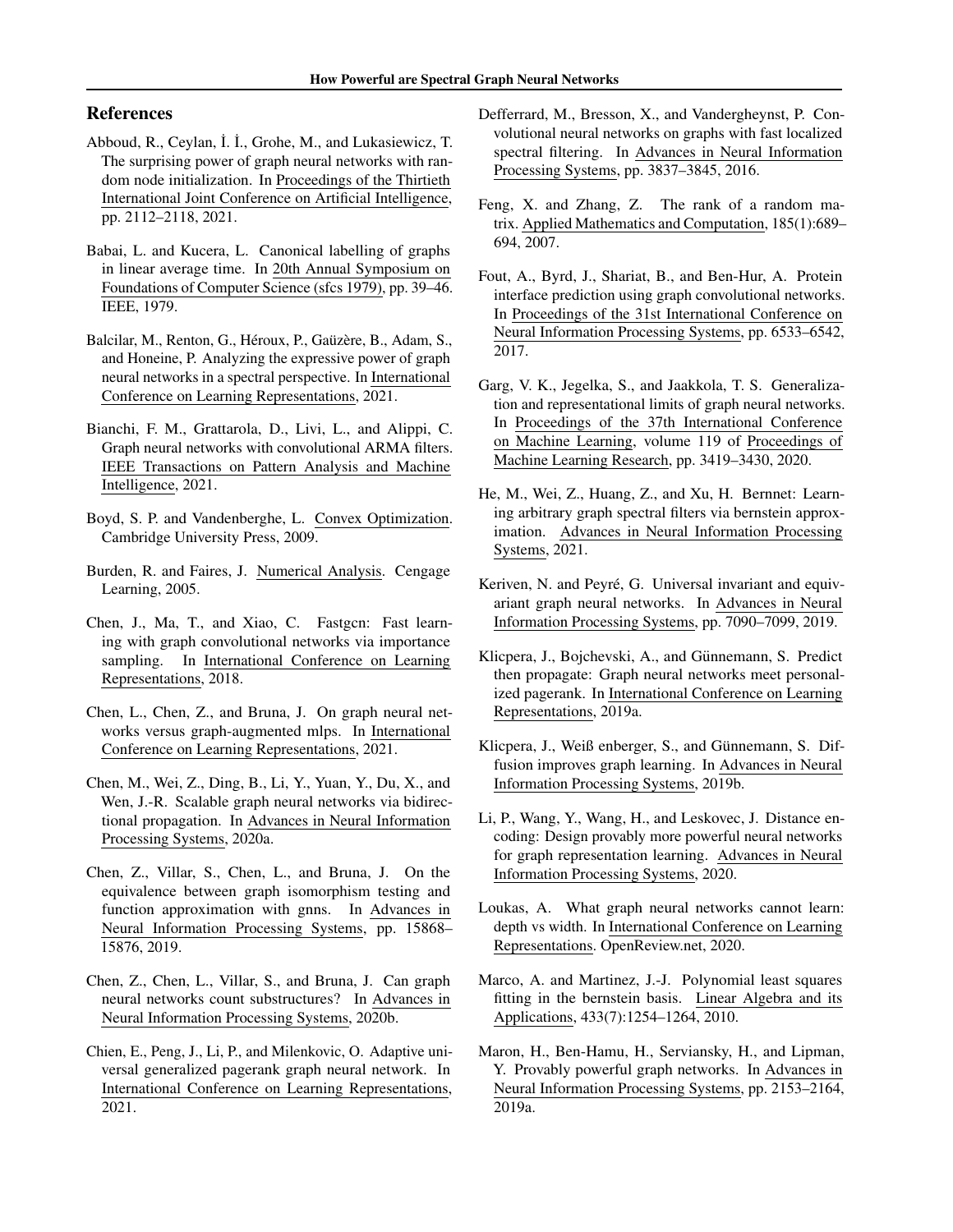- <span id="page-10-15"></span>Maron, H., Fetaya, E., Segol, N., and Lipman, Y. On the universality of invariant networks. In Proceedings of the 36th International Conference on Machine Learning, volume 97 of Proceedings of Machine Learning Research, pp. 4363–4371, 2019b.
- <span id="page-10-10"></span>Morris, C., Ritzert, M., Fey, M., Hamilton, W. L., Lenssen, J. E., Rattan, G., and Grohe, M. Weisfeiler and leman go neural: Higher-order graph neural networks. In The Thirty-Third Conference on Artificial Intelligence, pp. 4602–4609, 2019.
- <span id="page-10-4"></span>Page, L., Brin, S., Motwani, R., and Winograd, T. The pagerank citation ranking: Bringing order to the web, 1999.
- <span id="page-10-21"></span>Pei, H., Wei, B., Chang, K. C., Lei, Y., and Yang, B. Geom-gcn: Geometric graph convolutional networks. In International Conference on Learning Representations, 2020.
- <span id="page-10-20"></span>Rozemberczki, B., Allen, C., and Sarkar, R. Multi-scale attributed node embedding. J. Complex Networks, 2021.
- <span id="page-10-11"></span>Sato, R., Yamada, M., and Kashima, H. Approximation ratios of graph neural networks for combinatorial problems. In Advances in Neural Information Processing Systems, pp. 4083–4092, 2019.
- <span id="page-10-12"></span>Sato, R., Yamada, M., and Kashima, H. Random features strengthen graph neural networks. Proceedings of the 2021 SIAM International Conference on Data Mining (SDM), pp. 333–341, 2021.
- <span id="page-10-19"></span>Shchur, O., Mumme, M., Bojchevski, A., and Günnemann, S. Pitfalls of graph neural network evaluation. CoRR, abs/1811.05868, 2018.
- <span id="page-10-2"></span>Shuman, D. I., Narang, S. K., Frossard, P., Ortega, A., and Vandergheynst, P. The emerging field of signal processing on graphs: Extending high-dimensional data analysis to networks and other irregular domains. IEEE Signal Process. Mag., 30(3):83–98, 2013.
- <span id="page-10-8"></span>Srinivasan, B. and Ribeiro, B. On the equivalence between positional node embeddings and structural graph representations. In International Conference on Learning Representations, 2020.
- <span id="page-10-16"></span>Wang, H., Yin, H., Zhang, M., and Li, P. Equivariant and stable positional encoding for more powerful graph neural networks. arXiv preprint arXiv:2203.00199, 2022.
- <span id="page-10-7"></span>Weisfeiler, B. and Leman, A. The reduction of a graph to canonical form and the algebra which appears therein. NTI, Series, 2(9):12–16, 1968.
- <span id="page-10-6"></span>Wu, F., Souza, A., Zhang, T., Fifty, C., Yu, T., and Weinberger, K. Simplifying graph convolutional networks. In Proceedings of the 36th International Conference on Machine Learning, volume 97 of Proceedings of Machine Learning Research, pp. 6861–6871. PMLR, 2019.
- <span id="page-10-3"></span>Wu, Z., Pan, S., Chen, F., Long, G., Zhang, C., and Yu, P. S. A comprehensive survey on graph neural networks. IEEE Trans. Neural Networks Learn. Syst., 32(1):4–24, 2021.
- <span id="page-10-1"></span>Xu, K., Hu, W., Leskovec, J., and Jegelka, S. How powerful are graph neural networks? In International Conference on Learning Representations, 2019.
- <span id="page-10-17"></span>Xu, K., Zhang, M., Jegelka, S., and Kawaguchi, K. Optimization of graph neural networks: Implicit acceleration by skip connections and more depth. volume 139, pp. 11592–11602, 2021.
- <span id="page-10-18"></span>Yang, Z., Cohen, W. W., and Salakhutdinov, R. Revisiting semi-supervised learning with graph embeddings. In Proceedings of the 33nd International Conference on Machine Learning, volume 48, pp. 40–48, 2016.
- <span id="page-10-0"></span>Yao, L., Mao, C., and Luo, Y. Graph convolutional networks for text classification. Proceedings of the AAAI conference on artificial intelligence, 33:7370– 7377, 2019.
- <span id="page-10-14"></span>Zhang, M. and Li, P. Nested graph neural networks. Advances in Neural Information Processing Systems, 34: 15734–15747, 2021.
- <span id="page-10-9"></span>Zhang, M., Cui, Z., Neumann, M., and Chen, Y. An endto-end deep learning architecture for graph classification. In Proceedings of the AAAI conference on artificial intelligence, volume 32, 2018.
- <span id="page-10-13"></span>Zhang, M., Li, P., Xia, Y., Wang, K., and Jin, L. Labeling trick: A theory of using graph neural networks for multi-node representation learning. Advances in Neural Information Processing Systems, 34:9061–9073, 2021.
- <span id="page-10-5"></span>Zhu, M., Wang, X., Shi, C., Ji, H., and Cui, P. Interpreting and unifying graph neural networks with an optimization framework. In The Web Conference, pp. 1215–1226, 2021.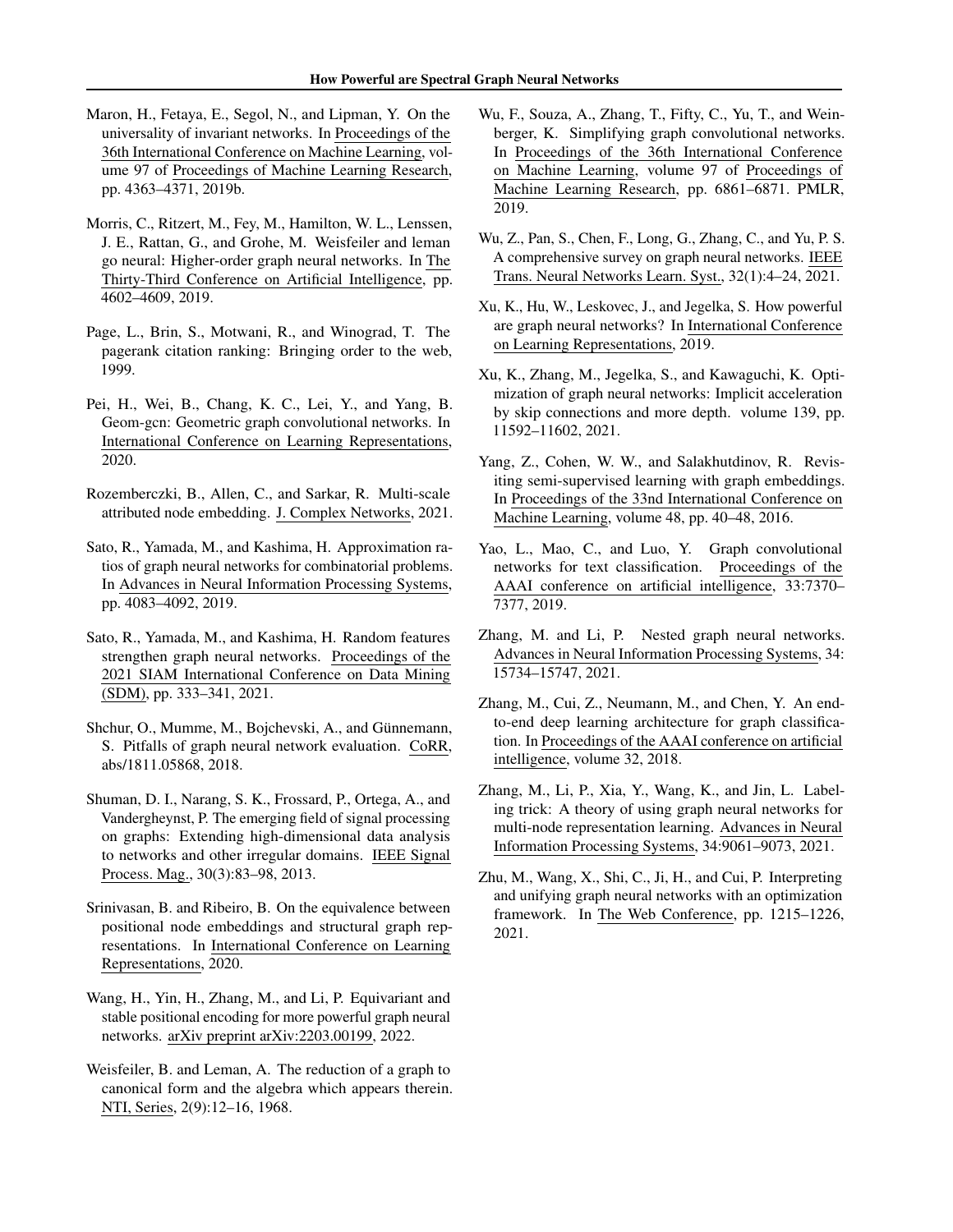# <span id="page-11-1"></span><span id="page-11-0"></span>A. Existing Models

| <b>MODEL</b>                       | q                                                                                                  | <b>HYPERPARAMS</b> | LEARNABLE     | <b>PFME</b> |
|------------------------------------|----------------------------------------------------------------------------------------------------|--------------------|---------------|-------------|
| SGC (Wu et al., 2019)              | $(-\lambda)^{n}$                                                                                   | $\alpha, K$        |               | $\times$    |
| APPNP (Klicpera et al., 2019a)     | $\sum_{k=0}^K \frac{\alpha^k}{1-\alpha} (1-\lambda)^k$                                             | $\alpha, K$        |               | $\times$    |
| GNN-LF (Zhu et al., 2021)          | $1-(1-\mu)(1-\lambda)$<br>$1-(2-\mu+\frac{1}{2})(1-\lambda)$                                       | $\alpha, \mu$      |               | $\times$    |
| GNN-HF (Zhu et al., 2021)          | $1+\beta(1-\lambda)$<br>$1-(1-\beta-\frac{1}{\alpha})(1-\lambda)$                                  | a, b               |               | $\times$    |
| CHEBYNET (Defferrard et al., 2016) | $\sum_{k=0}^{K} \alpha_k \cos(k \arccos(1-\lambda))$                                               | К                  | $\alpha_k, K$ |             |
| GPRGNN (Chien et al., 2021)        |                                                                                                    | К                  | $\alpha_k$    |             |
| ARMA (Bianchi et al., 2021)        | $\frac{\sum_{k=0}^{K} \alpha_k (1-\lambda)^k}{\sum_{k=0}^{K} \frac{b_k}{1-a_k(1-\lambda)}}$        | К                  | $a_k, b_k$    |             |
| BERNNET (He et al., 2021)          | $\sum_{k=0}^K \alpha_k {K \choose k} (1-\frac{\lambda}{2})^{K-k} (\frac{\lambda}{2})^k$            | К                  | $\alpha_k$    |             |
| JACOBICONV (OUR MODEL)             | $(k+a)!(k+b)!(-\lambda)^k$<br>$\sum_{k=0}^K \alpha_k \sum_{s=0}^k$<br>$2^k s!(k+a-s)!(b+s)!(k-s)!$ | K, a, b            | $\alpha_k$    |             |

Table 5. The filter form of spectral GNNs.

# B. Proofs

#### B.1. Proof of Theorem [4.1](#page-3-4)

We restate Theorem [4.1](#page-3-4) as follows.

**Theorem B.1.** Assuming all rows of  $\tilde{X}$  are not zero vector, and no eigenvalue of  $\hat{L}$  has multiplicity larger than 1, for all  $Z \in \mathbb{R}^{n \times 1}$ , there exists a linear GNN to produce it.

*Proof.* First, we prove that  $W^* \in \mathbb{R}^d$  exists so that all elements of  $\tilde{X}W^*$  are not zero.

Consider the *i*<sup>th</sup> row of  $\tilde{X}W$  equals 0. In other words,  $\tilde{X}_iW = 0$ . Let the solution space of W be  $V_i$ . As  $\tilde{X}_i \neq 0$ ,  $V_i$  is a proper subspace of  $\mathbb{R}^d$ . Therefore,  $\mathbb{R}^d - \bigcup_{i=1}^n V_i \neq \emptyset$ . All vectors W in  $\mathbb{R}^d - \bigcup_{i=1}^n V_i \neq \emptyset$  can meet the requirements,

Then we filter  $\tilde{X}W^*$  to produce the output. For all one-dimension prediction  $Z \in \mathbb{R}^n$ ,  $\tilde{Z} = U^T Z \in \mathbb{R}^n$ . If there exists a polynomial that  $g^*(\lambda_i) = R_i$ , where R is a vector whose  $i^{\text{th}}$  row  $R_i = \frac{\tilde{Z}_i}{\sqrt{Y}M_i}$  $\frac{Z_i}{(\tilde{X}W)_i}$ , for  $i \in \{1, 2, ..., n\}$  , linear GNNs can produce Z.

As  $\lambda_i$  are different from each other, consider an  $n-1$  degree polynomial,  $g(\lambda_i) = \sum_{k=0}^{n-1} \theta_k \lambda_i^k$ . The coefficient  $\theta_k$  of  $g^*$  is the solution of the linear system  $B\Theta = R$ , where  $B \in \mathbb{R}^{n \times n}$  and  $B_{ij} = \lambda_i^{j-1}$ ,  $\Theta \in \mathbb{R}^n$  and  $\Theta_k = \theta_{k-1}$ ,  $R \in \mathbb{R}^n$ , gives the coeffcient of g. As  $B<sup>T</sup>$  is a Vandermonde matrix and becomes nonsingular if eigenvalues are different from each other, a solution always exists. Therefore, linear GNNs can give arbitrary one-dimensional prediction.

#### B.2. Proof of Proposition [4.2](#page-3-1)

Assuming an output  $Z \in \mathbb{R}^{n \times k}$ ,  $k > 1$ , that linear GNNs can express it is equivalent to that the equation  $Z = g(\hat{L})XW$ has solution polynomial g and matrix W. The equation is equivalent to  $\tilde{Z} = g(\Lambda)\tilde{X}W$ . Let  $\tilde{X}_{s_i}$ ,  $i = 1, 2, ..., \text{rank}(\tilde{X})$ be a maximal linearly independent subset of the set of row vectors in  $\tilde{X}$ . We prove that linear GNNs cannot produce the prediction described in the following lemma.

**Lemma B.2.** Assuming that all the elements of the  $s_i^{th}$  row of  $\tilde{Z}$  are the same scalar  $\tilde{Z}_{s_i} \in \mathbb{R} - \{0\}$ ,  $i = 1, 2, ..., n$  and  $there \ exists \ \tilde{Z}_{ij_1} \neq \tilde{Z}_{ij_2}$ , where  $i \in \{1, 2, ..., n\} - \{s_i | i = 1, 2, ..., rank(X)\}, j_1, j_2 \in \{1, 2, ..., k\}, j_1 \neq j_2$ , no linear GNN *can produce*  $U\tilde{Z}$ *.* 

*Proof.*  $\tilde{X} = U^T X$ , where U is an orthogonal matrix. Therefore,  $rank(\tilde{X}) = rank(X) < n$ .

Let I denote the set  $\{s_i | i = 1, 2, ..., \text{rank}(X)\}\)$ . As  $\tilde{X}_{sI}$  forms a maximal linearly independent row vectors of  $\tilde{X}$ . Therefore, there exists  $M \in \mathbb{R}^{n \times \text{rank}(X)}$ ,  $\tilde{X} = M\tilde{X}_{\mathbb{I}}$ . Only consider the rows in  $\mathbb{I}$  of the equation.

$$
\tilde{Z}_{\mathbb{I}} = g(\Lambda)_{\mathbb{II}} \tilde{X}_{\mathbb{I}} W. \tag{19}
$$

 $\Box$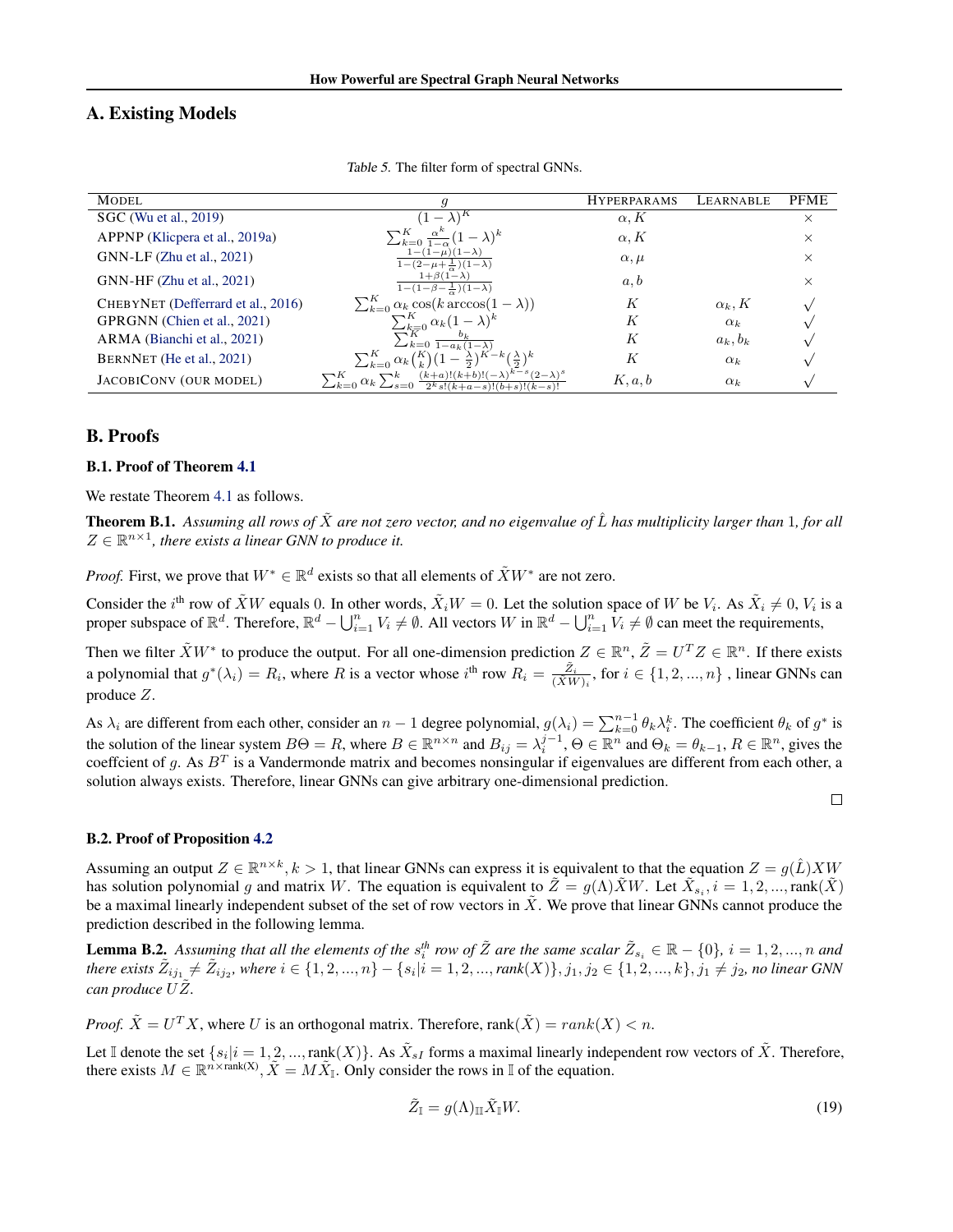As all elements in  $\tilde{Z}_{\mathbb{I}} \neq 0$ , all diagonal elements of  $g(\Lambda)_{\mathbb{II}} \neq 0$ . Therefore,

$$
g(\Lambda)^{-1}_{\mathbb{II}}\tilde{Z}_{\mathbb{I}}=\tilde{X}_{\mathbb{I}}W.\tag{20}
$$

Therefore, all column vectors of  $\tilde{Z}$  should be equal, because

$$
\tilde{Z} = g(\Lambda)\tilde{X}W = g(\Lambda)M\tilde{X}_{\mathbb{I}}W = (g(\Lambda)Mg(\Lambda)_{\mathbb{I}}^{-1})\tilde{Z}_{\mathbb{I}}.
$$
\n(21)

As all column vectors of  $\tilde{Z}_{\mathbb{I}}$  are equal, column vectors of  $\tilde{Z}$  are all the same, while we assume that there exists  $i \in$  $\{1, 2, ..., n\} - \{s_i | i = 1, 2, ..., \text{rank}(X)\}, j_1, j_2 \in \{1, 2, ..., n\}, j_1 \neq j_2 \text{ that } \tilde{Z}_{ij_1} \neq \tilde{Z}_{ij_2}.$  Therefore, such linear GNNs do not exist.

B.3. Proof of Proposition [4.3](#page-3-3) and Corollary [4.4](#page-4-5)

*Proof.* When the filter function is a K-degree polynomial, the prediction of the linear GNN can be formulated as follows.

$$
Z = \sum_{k=0}^{K} \theta_k \hat{A}^k (XW).
$$
 (22)

 $\Box$ 

Using the framework in [\(Xu et al.,](#page-10-1) [2019\)](#page-10-1), it can be considered as a  $K + 1$ -layer GNN. Let  $h_i^{(k)}$  denote the embeddings of node *i* at the *k*<sup>th</sup> layer. COMBINE<sup>(k)</sup>, AGGREGATE<sup>(k)</sup> are functions defined as follows.

$$
a_i^{(1)} = \text{AGGREGATE}^{(1)}(\{h_j^{(k-1)} | j \in N(i)\}) = |\{h_j^{(k-1)} | j \in N(i)\}| = D_{ii}
$$
  
COMBINE<sup>(1)</sup>(a<sub>i</sub><sup>(1)</sup>, X<sub>i</sub>) = (D<sub>ii</sub>, θ<sub>K</sub> X<sub>i</sub>, X<sub>i</sub>), (23)

where COMBINE<sup>(1)</sup> produce a tuple containing three items. For  $k = 2, ..., K$ ,

$$
a_i^{(k)} = \text{AGGREGATE}^{(k)}(\{(D_{jj}, h_j^{(k-1)}, X_i)|j \in N(i)\}) = \sum_{j \in N(i)} \frac{1}{\sqrt{D_{jj}}} h_j^{(k-1)}
$$
\n
$$
\text{COMBINE}^{(k)}(a^{(k)}, (D_{ii}, h_j^{(k-1)}, X_i)) = (D_{ii}, \frac{1}{\sqrt{D_{ii}}} a_i^{(k)} + \theta_{K+1-k} X_i, X_i).
$$
\n
$$
(24)
$$

For  $k = K + 1$ ,

$$
a_i^{(k)} = \text{AGGREGATE}^{(k)}(\{(D_{jj}, h_j^{(k-1)}, X_i)|j \in N(i)\}) = \sum_{j \in N(i)} \frac{1}{\sqrt{D_{jj}}} h_j^{(k-1)}
$$
\n
$$
\text{COMBINE}^{(k)}(a^{(k)}, (D_{ii}, h_j^{(k-1)}, X_i)) = \frac{1}{\sqrt{D_{ii}}} a_i^{(k)} + \theta_0 X_i.
$$
\n
$$
(25)
$$

Therefore, the output of the last layer in GNN produce the output of linear GNNs. According to the proof of Lemma 2 in [Xu](#page-10-1) [et al.](#page-10-1) [\(2019\)](#page-10-1), if WL node labels  $WL_k(v) = WL_k(u)$ , we always have GNN node features  $h_i^{(k)} = h_j^{(k)}$  for any iteration *i*. Therefore, for all nodes  $i, j \in \mathbb{V}$ ,  $LG_K(i) = LG_K(j)$  if  $WL_{K+1}(i) = WL_{K+1}(j)$ .

The proof of Corollary [4.4](#page-4-5) is obvious. For any pair of non-isomorphic nodes in the graph, linear GNNs can produce different outputs for the two nodes, so 1-WL can also differentiate them.

#### B.4. Proof of Theorem [4.5](#page-4-0)

Assuming  $\pi$  is a permutation function and P is a permutation matrix,  $\delta_{\pi(a),a}$ , the graph is isomorphic under the permutation π.

$$
\hat{L} = P^T \hat{L} P
$$
\n
$$
U \Lambda U^T = P U \Lambda U^T P^T
$$
\n
$$
\Lambda = U^T P U \Lambda U^T P^T U
$$
\n
$$
\Lambda = V \Lambda V^T,
$$
\n(26)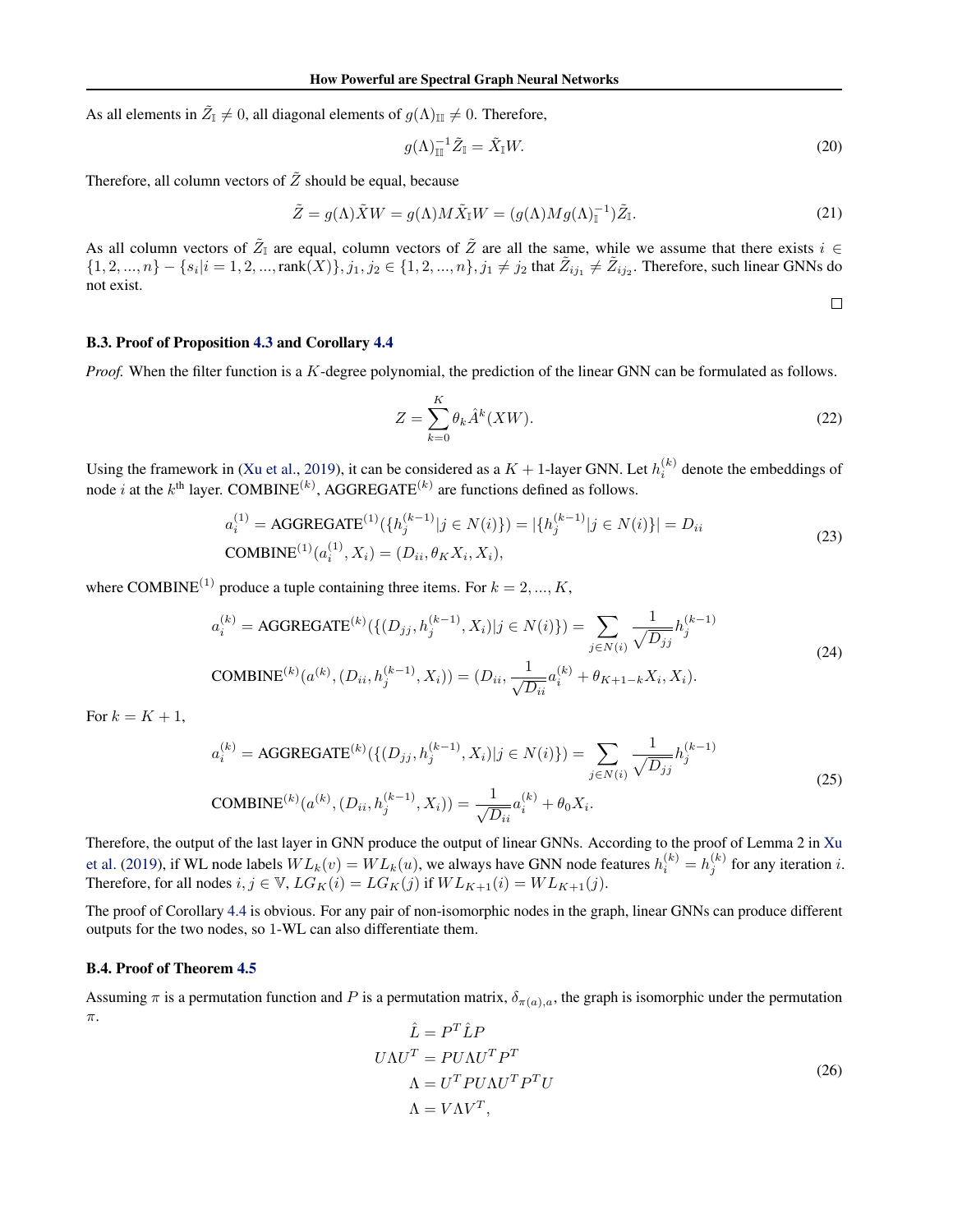where V is an orthogonal matrix. As all diagonal elements of  $\Lambda$  are different, the eigenspace corresponding to each eigenvalue has only one dimension. Therefore,

$$
U^T P U = V = D',\tag{27}
$$

where  $D'$  is a diagonal matrix whose diagonal elements are  $\pm 1$ . Therefore,

$$
P = U D' U^T. \tag{28}
$$

Therefore, P is symmetric, in other words, for  $i \in \{1, 2, ..., n\}$ ,  $\pi(\pi(i)) = i$ . Therefore, for any graph without multiple normalized Laplacian eigenvalue, the order of permuatations is 1 or 2.

#### B.5. Proof of Theorem [4.6](#page-4-1)

For all permutation  $\pi$  and its matrix P for graph.

$$
\hat{A} = P\hat{A}P^{T}
$$
  

$$
X = PX
$$
 (29)

Let V denote  $U^T P U$ .

$$
\Lambda = V\Lambda V^T
$$
  
\n
$$
\tilde{X} = V\tilde{X}
$$
\n(30)

If  $\hat{A}$  does not have multiple eigenvalues,  $V = D$ , D is a diagonal matrix whose diagonal elements are  $\pm 1$ . So  $(I - D)\tilde{X} = 0$ . Assuming all rows of  $\tilde{X}$  are not zero vector (no missing frequency component),  $I - D = 0$ ,  $D = I$ .

Therefore,  $P = UDU^{T} = I$ . Therefore, all pairs of nodes in this graph are not isomorphic when considering node features.

### B.6. Proof of Proposition [5.1](#page-6-1)

Orthogonality require  $\langle x, x \rangle \neq 0$  while  $\langle 1, x^2 \rangle = 0$ . However,

$$
\langle 1, x^2 \rangle = \int_0^2 x^2 f(x) dx = \langle x, x \rangle.
$$
 (31)

#### <span id="page-13-0"></span>B.7. Proof of Proposition [D.1](#page-15-2)

As  $\tilde{X} = U^T X$ , the distribution density  $f_1$  of  $\tilde{X}$  has a simple relation with the distribution density function  $f_2$  of X,

$$
f_1(\tilde{X}) = f_2(U\tilde{X}) |\det(U^T)|
$$
  
= 
$$
\frac{1}{\det(2\pi\sigma^2 I)^{1/2}} e^{-\frac{1}{2}\tilde{X}^T U^T (\sigma^2 I)^{-1} U \tilde{X}}
$$
  
= 
$$
\frac{1}{\det(2\pi\sigma^2 I)^{1/2}} e^{-\frac{1}{2}\tilde{X}^T (\sigma^2 I)^{-1} \tilde{X}}
$$
(32)

Therefore,  $\tilde{X} \sim N_n(0, \sigma^2 I)$ .

We can extend this proposition to the multi-dimensional cases. Consider  $X \in \mathbb{R}^{n \times d}$ , vec $(X) \in N_{nd}(0, \sigma^2 I)$ ,  $\tilde{X} = U^T X$ ,  $\text{vec}(\tilde{X}) = I \bigotimes U^T \text{vec}(X)$ .  $I \bigotimes U^T$  is still a orthogonal matrix. Therefore,  $\text{vec}(\tilde{X}) \in N_{nd}(0, \sigma^2 I)$ 

# <span id="page-13-1"></span>B.8. Proof of Theorem [D.2](#page-16-1)

We use a lemma from [\(Feng & Zhang,](#page-9-22) [2007\)](#page-9-22).

**Lemma B.3.** Let  $F(x_1, ..., x_m)$  be a non-zero polynomial of variables  $x_1, ..., x_m$  with real coefficients, then,  $\mu_m D = 0$ , where  $D = \{x|F(x) = 0, x = (x_1, ..., x_m)^T \in \mathbb{R}^m\}$  and  $\mu_m D$  is the Lebesgue measure of D as the set of points in  $\mathbb{R}^m$ .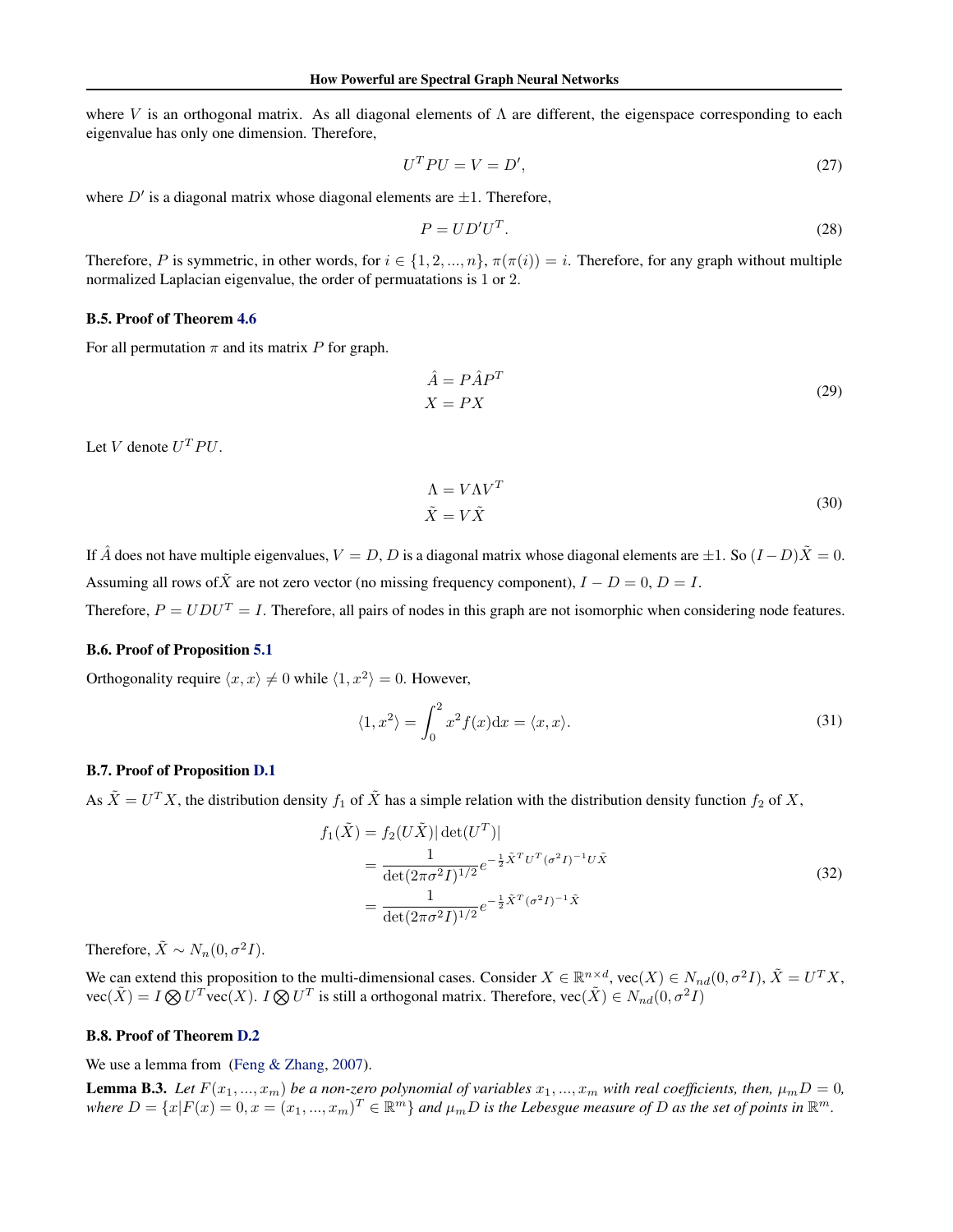As we use individual filter parameters for each output dimension, if we can produce arbitrary one-dimensional prediction, muli-dimensional prediction can also be produced. So we can assume  $Z \in \mathbb{R}^{n \times 1}$ . Consider the linear GNNs in the frequency domain.

$$
\tilde{Z} = g(\Lambda)\tilde{X}W.\tag{33}
$$

Assuming that multiple eigenvalues are in the  $i_1, i_2, ...$  rows of  $\Lambda$ . Let  $\mathbb{I}$  be  $i_1, i_2, ...$ ,  $\|\cdot\| = \sum s_i$ . As no frequency components are missing from Z, all diagonal elements in  $g(\Lambda)$  are not zero.

We first build  $g(\Lambda)_{\mathbb{II}}$  and  $W_{\mathbb{I}}$  to produce  $Z_{\mathbb{I}}$ .

$$
\tilde{Z}_{\mathbb{I}} = g(\Lambda)_{\mathbb{II}} \tilde{X}_{\mathbb{I}} W. \tag{34}
$$

As all elements in  $\tilde{X}$  independently follows  $N(0, \sigma^2)$ , the probability that  $\tilde{X}_{\mathbb{I}}$  becomes singular is,

$$
\int_{|\tilde{X}_{\mathbb{I}}|=0} \frac{1}{(2\pi\sigma^2)^{d^2/2}} e^{-\frac{1}{2\sigma^2}||X_{\mathbb{I}}||_F^2} d\tilde{X}_{\mathbb{I}} \le \int_{|\tilde{X}_{\mathbb{I}}|=0} \frac{1}{(2\pi\sigma^2)^{d^2/2}} d\tilde{X}_{\mathbb{I}} = 0.
$$
\n(35)

Therefore,  $W = (\tilde{X}_{\mathbb{I}})^{-1} g(\Lambda)^{-1}_{\mathbb{I}\mathbb{I}} \tilde{Z}_{\mathbb{I}} \neq 0$ . With probablity 1,  $Z_{\mathbb{I}}$  can be produced.

Then we consider how to produce other rows. Let  $\mathbb{J} = \{1, 2, ..., n\} - \mathbb{I}$ .

$$
\tilde{Z}_{\mathbb{J}} = g(\Lambda_{\mathbb{J}\mathbb{J}}) \tilde{X}_{\mathbb{J}} W \tag{36}
$$

The probability of some rows of  $\tilde{X}_{\mathbb{J}}W$  are 0 is,

$$
\int_{\min_{i\in\mathbb{J}}|\tilde{X}_{i'}W|=0} \frac{1}{(2\pi\sigma^2)^{d(n-d)/2}} e^{-\frac{1}{2\sigma^2}||X_{\mathbb{J}}||_F^2} d\tilde{X}_{\mathbb{J}} \le \sum_{i'=1}^{n-1} \int_{|\tilde{X}_{i'}W|=0} \frac{1}{(2\pi\sigma^2)^{d(n-d)/2}} e^{-\frac{1}{2\sigma^2}||X_{\mathbb{J}}||_F^2} d\tilde{X}_{\mathbb{J}}
$$
\n
$$
\le \sum_{i'=1}^{n-1} \int_{|\tilde{X}_{i'}W|=0} \frac{1}{(2\pi\sigma^2)^{(n-d)/2}} d\tilde{X}_{\mathbb{J}} = 0.
$$
\n(37)

Assume that all rows of  $\tilde{X}_{\mathbb{J}}W$  are not zero. As all elements of  $\Lambda_{\mathbb{J}\mathbb{J}}$  are different, we can let  $g(\Lambda)_{i_j} = \tilde{Z}_{i_j}/(\tilde{X}_{i_j}W)$ . Therefore, other rows of  $\tilde{Z}$  can also be built with probablity 1. The probability that Z can be produced is 1.

#### <span id="page-14-0"></span>B.9. Proof of Proposition [D.3](#page-16-2)

The number of different eigenvalues is  $O(n)$ . Let  $\mathbb{I} = \{i_1, i_2, ...\}$  be the set of the index of different eigenvalues, and  $\lambda_{i_1}<\lambda_{i_2}<\ldots$ 

Consider the signal  $\tilde{x}$  in the frequency domain.  $\tilde{x} \sim N(0, \sigma^2 I)$ . For any pair of adjacent elements in  $\tilde{x}_1$ ,  $\tilde{x}_{i_1}$  and  $\tilde{x}_{i_{i+1}}$ , the probability that two nodes have different signs is  $\frac{1}{2}$ . There,  $O(n)$  pairs of  $\tilde{x}_{i_j}$  and  $\tilde{x}_{i_{j+1}}$  have different signs.

For these pairs, after filtering,  $\tilde{z}_{i_j} = g(\lambda_{i_j})\tilde{x}_{i_j}$ ,  $\tilde{z}_{i_{j+1}} = g(\lambda_{i_{j+1}})\tilde{x}_{i_{j+1}}$ . There are three cases.

- $\tilde{z}_{i_j} = 0$  or  $\tilde{z}_{i_{j+1}} = 0$ . A zero-point exist for g.
- $\tilde{z}_{i_j}$  and  $\tilde{z}_{i_{j+1}}$  have the same signs. A zero-point exist for g in  $(\lambda_{i_j}, \lambda_{i_{j+1}})$ .
- $\tilde{z}_{i_j}$  and  $\tilde{z}_{i_{j+1}}$  have different signs.

Therefore, the number of zero points of g is the number of case 1 add that of case 2 minus the count of case 3,  $O(n)-O(1)$  $O(n).$ 

Therefore, the degree of polynomial is  $O(n)$  in expectation.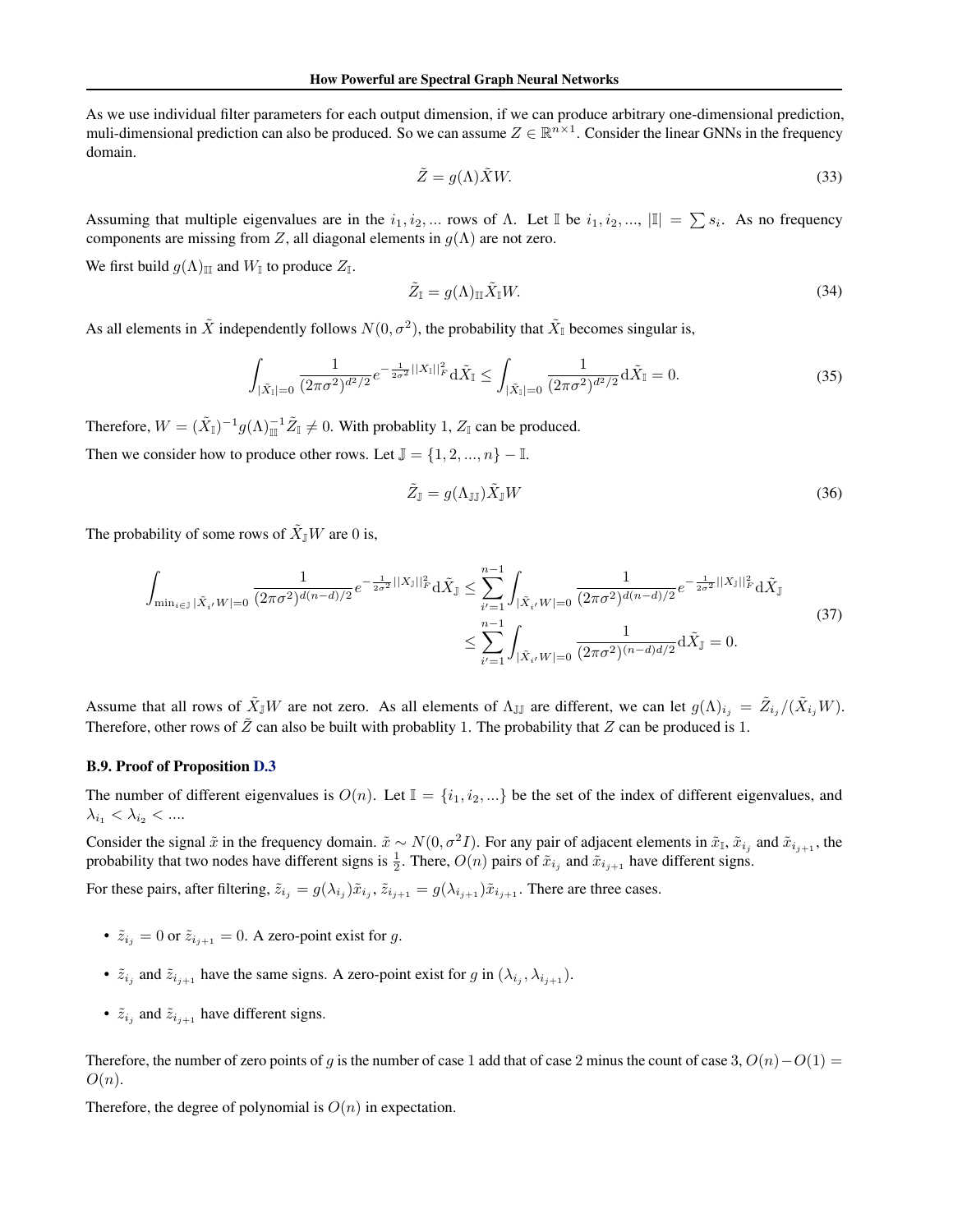# <span id="page-15-0"></span>C. Polynomial Filter with Limited Degree

Approximating functions with polynomials is well studied in numerical analysis. Weierstrass Approximation Theorem ensures the asymptotic approximation. For fixed-order polynomials, Theorem 3.3 of [Burden & Faires](#page-9-3) [\(2005\)](#page-9-3) shows that, when approximating a filter function  $h \in C^{n+1}[0,2]$  with an *n*-order polynomial  $g(x)$ , an upper bound for the error exists.

$$
sup_{x\in[0,2]}|h(x)-g(x)| \leq \frac{1}{(n+1)!}(sup_{x\in[0,2]}|h^{(n+1)}(x)|)(sup_{x\in[0,2]}|\prod_{i=0}^{n}(x-x_i)|),
$$
\n(38)

where  $x_0, x_1, ..., x_n$  are distinct numbers selected in [0, 2]. Let  $x_i$  be Chebyshev points  $1 + \cos(\frac{2i+1}{2n+2}\pi)$ .

$$
sup_{x \in [0,2]} |h(x) - g(x)| \le \frac{1}{(n+1)!} (sup_{x \in [0,2]} |h^{(n+1)}(x)|) (sup_{x \in [0,2]} |\frac{1}{2^n} \cos((n+1)\arccos(x-1))|) \tag{39}
$$

$$
\leq \frac{1}{(n+1)!2^n} \sup_{x \in [0,2]} |h^{(n+1)}(x)|. \tag{40}
$$

Therefore, the approximation error of polynomial depends on both the polynomial degree and the property of filter function. In linear GNNs, as each output dimension learns a different filter, we consider only one output dimension. The squared loss is bounded as follows.

$$
\frac{1}{2}||Y - Z||_F^2 = \frac{1}{2}(Z - Y)^T(Z - Y)
$$
\n(41)

$$
=\frac{1}{2}(U\tilde{Y} - U\tilde{Z})^T(U\tilde{Y} - U\tilde{Z})
$$
\n(42)

$$
=\frac{1}{2}||\tilde{Y} - \tilde{Z}||_F^2
$$
\n(43)

$$
=\frac{1}{2}||(h(\Lambda) - g(\Lambda))\tilde{X}W||_F^2
$$
\n(44)

$$
\leq \frac{1}{2} \left( \sup_{\lambda \in [0,2]} |h(\lambda) - g(\lambda)| \right)^2 ||\tilde{X}W||_F^2 \tag{45}
$$

$$
\leq \frac{1}{2} \left( \frac{1}{(n+1)! 2^n} \right)^2 ||XW||_F^2 \sup_{x \in [0,2]} |h^{(n+1)}(x)|^2. \tag{46}
$$

# <span id="page-15-1"></span>D. Random Feature. Why? Why not?

Next, we study ways to break the no-missing-frequency condition in Theorem [4.1](#page-3-4) to increase linear GNNs' expressive power.

Existing literature has tried to utilize random features for GNNs. GNN-RNI [\(Abboud et al.,](#page-9-23) [2021\)](#page-9-23) randomly initializes node embeddings and can approximate any functions mapping graphs to real numbers. [Abboud et al.](#page-9-23) [\(2021\)](#page-9-23) prove that GNN with random features can universally approximate any permutation invariant function  $f: \mathcal{G}_n \to \mathbb{R}$ , which mainly describes the representation of the whole graph. [Sato et al.](#page-10-12) [\(2021\)](#page-10-12) prove that GNN with random features can distinguish any local structure. Both works analyze from a graph isomorphism perspective. However, from a spectral perspective, we prove the expressive power of random features for node property tasks and analyze why it fails on node classification tasks.

First, we prove that no frequency component is missing from the random feature.

=

<span id="page-15-2"></span>**Proposition D.1.** Assume vector  $x \sim N_n(0, \sigma^2 I)$ , where  $N_n$  is the Gaussian distribution of n variables. The graph Fourier *transformation of* x *is*  $\tilde{x} \sim N_n(0, \sigma^2 I)$ *.* 

The proposition is proved in Appendix [B.7.](#page-13-0)

We call  $x$  in Proposition [D.1](#page-15-2) random features. Therefore, the probability of some frequency components missing from the random features is 0. If we concatenate random features to the node features, no frequency components will be missing from the node features. Moreover, random features can also help with the multiple eigenvalue problem.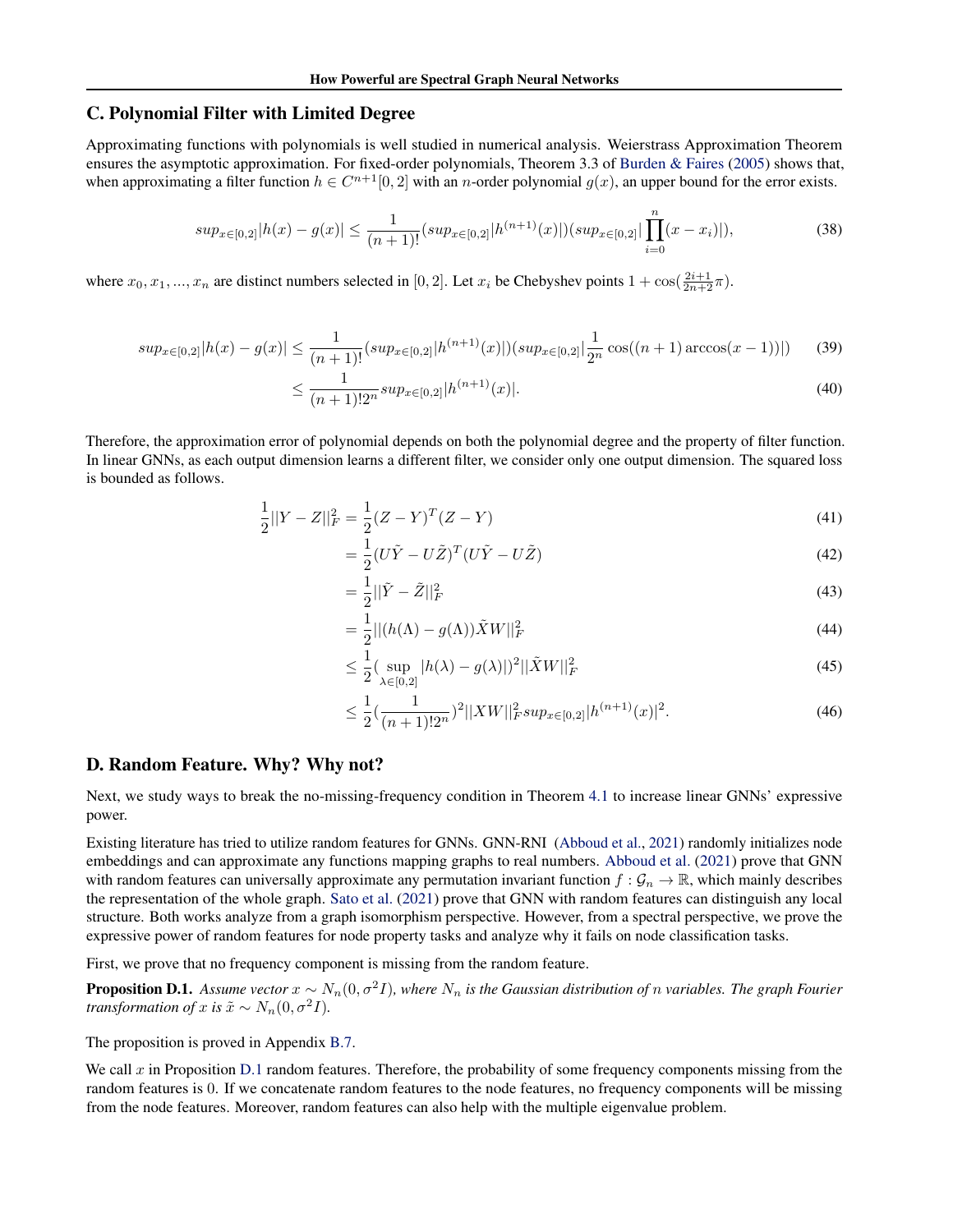How Powerful are Spectral Graph Neural Networks

| Datasets     | <b>JacobiConv</b>  | Learnable           | Random              |
|--------------|--------------------|---------------------|---------------------|
| Cora         | $88.98_{\pm 0.46}$ | $82.82_{\pm 0.59}$  | $23.46_{\pm 1.92}$  |
| CiteSeer     | $80.78_{\pm 0.79}$ | $71.17_{\pm 1.20}$  | $18.99_{\pm 1.02}$  |
| Pubmed       | $89.62_{\pm 0.41}$ | $83.26_{\pm 0.46}$  | $35.90_{\pm 0.83}$  |
| Computers    | $90.45_{\pm 0.34}$ | $83.69_{\pm0.30}$   | $18.40_{\pm 2.25}$  |
| Photo        | $95.43_{\pm 0.23}$ | $91.87_{\pm 0.19}$  | $19.90_{\pm 2.71}$  |
| Chameleon    | $74.20_{\pm 1.03}$ | $75.10_{\pm 0.83}$  | $25.03_{\pm 2.30}$  |
| Actor        | $41.17_{\pm 0.64}$ | $24.50_{\pm 1.10}$  | $25.88_{\pm 0.43}$  |
| Squirrel     | $57.38_{\pm 1.25}$ | $61.00_{\pm 1.09}$  | $20.26_{\pm 0.73}$  |
| <b>Texas</b> | $93.44_{\pm 2.13}$ | $72.13_{\pm 5.41}$  | $28.36_{\pm 5.57}$  |
| Cornell      | $92.95_{\pm 2.46}$ | $31.31_{\pm 11.48}$ | $25.74_{\pm{7.21}}$ |
|              |                    |                     |                     |

<span id="page-16-3"></span>

|  | Table 6. Results on real-world datasets: Mean accuracy $(\% ) \pm 95\%$ confidence interval. |
|--|----------------------------------------------------------------------------------------------|
|--|----------------------------------------------------------------------------------------------|

<span id="page-16-1"></span>Theorem D.2. *Assuming that the number of multiple eigenvalues is* m*, and among them, the* i − *th multiple eigenvalue* has multiplicity  $s_i$ . With  $(\sum_{i=1}^m s_i)$ -dimensional  $\sim N_n(0,\sigma^2I)$  random node features, for all prediction with no missing *frequency components, linear GNNs can produce it with probability* 1*.*

The proof can be found in Appendix [B.8.](#page-13-1)

We have seen the power of random features for improving the expressive power of linear GNNs. However, on large graphs, this technique can worsen the performance of models. As the coefficient of components of node features vibrates frequently, the filter function may be very complex even if we fit simple graph signals. Therefore, as formalized in Proposition [D.3,](#page-16-2)  $O(n)$ -degree polynomial is needed, which is impossible to implement for large graphs.

<span id="page-16-2"></span>Proposition D.3. *If* Lˆ *has no multiple eigenvalue,* O(n) *degree polynomial is needed for linear GNN using Gaussian random features to predict a one-dimensional non-zero target whose coeffcients of frequency components can be expressed as a* O(1)*-degree polynomial.*

The proof of Proposition [D.3](#page-16-2) can be found in Appendix [B.9.](#page-14-0)

 $O(n)$ -degree polynomial is too time- and memory-consuming for real-world datasets. In practice, we can only afford constant-degree polynomials (such as degree 10 in our experiments), which explains why random features usually worsen the performance.

To verify our analysis, we compare JacobiConv (our proposed model) with random features (Random), JacobiConv with learnable random features (Learnable), and the original JacobiConv in Table [6.](#page-16-3) Random features significantly worsen the performance, while learnable random features performs much better. Much to our surprise, Learnable even beats JacobiConv on two datasets, which indicates that node features may have little useful information in some datasets.

# <span id="page-16-0"></span>E. Can Bias Complete Missing Components?

Missing components hamper the expressive power of linear GNNs. Adding a bias to the linear transformation may alleviate this problem, as it can introduce new components. However, bias cannot solve this problem completely.

**Proposition E.1.** There exists a graph of size n and  $X \in \mathbb{R}^{n \times d}$  with missing components such that  $\forall b \in \mathbb{R}^{1 \times d'}$ ,  $\forall W \in$  $\mathbb{R}^{d \times d'}$ , some frequency components are still missing from  $XW + b$ .

*Proof.* Consider a graph G of size n whose 0, 1 nodes are isolated. Let  $S_1$  denote the subgraph composed of the two isolated nodes.  $S_2$  means the subgraph composed of nodes  $\{2, ..., n-1\}$ . Let  $\hat{L}, \hat{L}_{S_1}, \hat{L}_{S_2}$  denote the normalized Laplacian of  $\mathcal{G}$ ,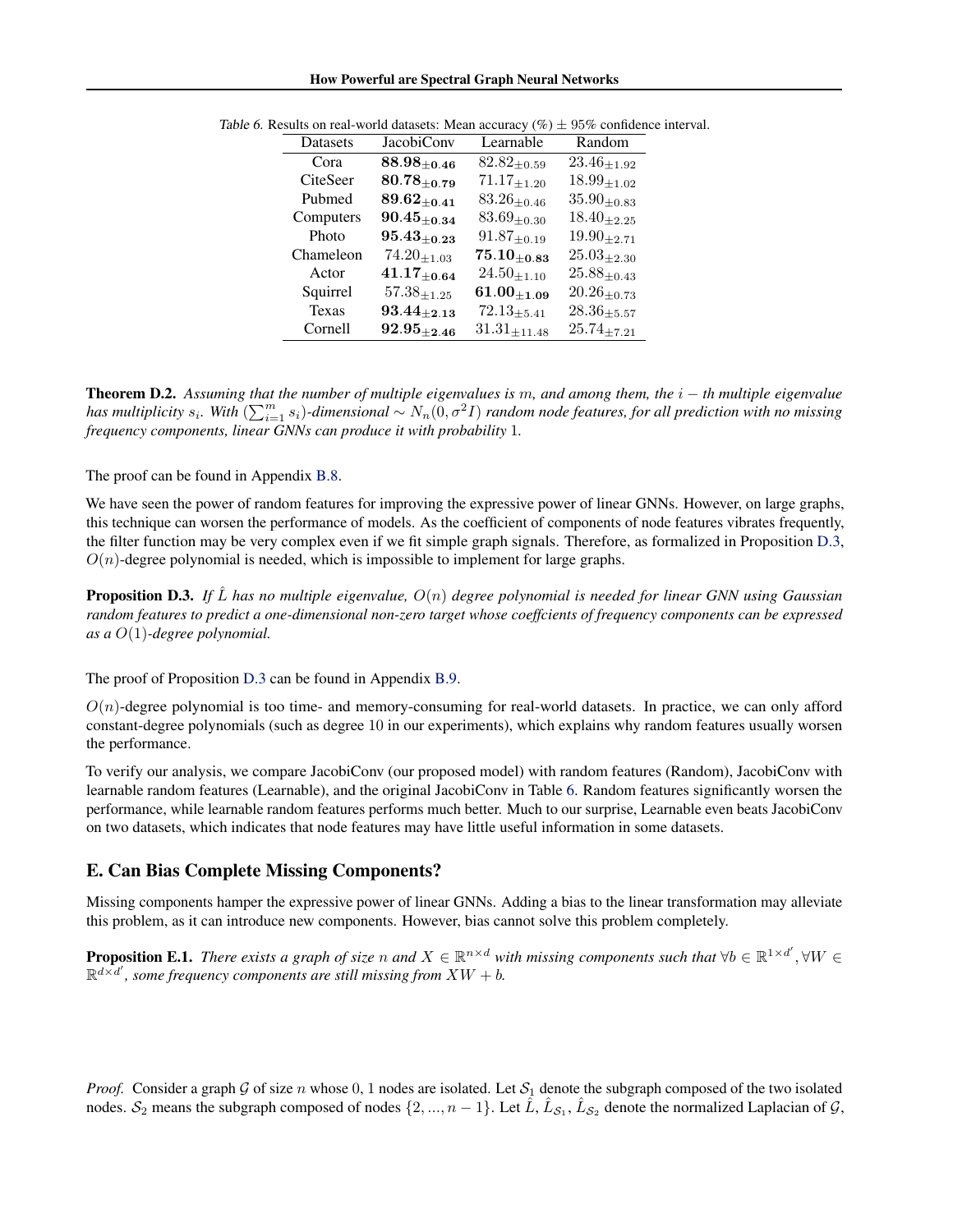$S_1, S_2$ , respectively. We have

$$
\hat{L}_{S_1} = \begin{bmatrix} \frac{\sqrt{2}}{2} & \frac{\sqrt{2}}{2} \\ -\frac{\sqrt{2}}{2} & \frac{\sqrt{2}}{2} \end{bmatrix} \begin{bmatrix} 1 & 0 \\ 0 & 1 \end{bmatrix} \begin{bmatrix} \frac{\sqrt{2}}{2} & -\frac{\sqrt{2}}{2} \\ \frac{\sqrt{2}}{2} & \frac{\sqrt{2}}{2} \end{bmatrix}
$$
\n(47)\n  
\n
$$
\hat{L}_{S_1} = U_S \Lambda_S U_S^T
$$
\n(48)

$$
S_2 = U_{S_2} \Lambda_{S_2} U_{S_2}^T
$$
\n<sup>(48)</sup>

$$
\hat{L} = \text{diag}(L_{\mathcal{S}_1}, L_{\mathcal{S}_2})
$$
\n(49)

$$
\hat{L} = U_{\mathcal{G}} \Lambda U_{\mathcal{G}}^T,\tag{50}
$$

 $\begin{bmatrix} \frac{\sqrt{2}}{2} & -\frac{\sqrt{2}}{2} \end{bmatrix}$ 1 ,  $U_{S_2}^T$ ). Therefore,  $\forall b$ , the 0<sup>th</sup> row of  $U_{\mathcal{G}}^T1_n b$  is  $\vec{0}$ . Let  $\tilde{X}_0 = 0$ . Therefore, the 0<sup>th</sup> row of where  $U_{\mathcal{G}}^T = \text{diag}($  $\frac{\sqrt{2}}{2}$   $\frac{\sqrt{2}}{2}$  $\frac{\sqrt{2}}{2}$  $U<sup>T</sup>(XW + b)$  is  $\vec{0}$ . In other words, some components are missing from  $XW + b$ .  $\Box$ 

# <span id="page-17-1"></span>F. Connection between Linear GNN and Polynomial Regression.

Let  $\tilde{F}(x) = \frac{1}{F(2)}F(x)$ . Take n' independent random variables  $x_1, x_2, ..., x_n'$  from the  $\tilde{F}$  distribution and set these variables as the points of linear regression. The element of the Gram matrix G' of the polynomial regression using  $g_k$ ,  $k = 0, 2, ..., K$ basis is,

$$
G'_{k_1k_2} = \sum_{i=1}^{n'} g_{k_1}(x_i) g_{k_2}(x_i).
$$
 (51)

By the weak law of large numbers of probability theory,

$$
\lim_{n' \to \infty} \frac{G'_{k_1 k_2}}{n'} = \mathcal{E}\left[\frac{G'_{k_1 k_2}}{n'}\right] = \int_0^2 g_{k_1}(x) g_{k_2}(x) \tilde{f}(x) dx.
$$
\n(52)

Therefore,  $n' \to \infty$ ,  $\frac{G'_{ij}}{n}F(2) = G_{ij}$ . Scalar  $\frac{F(2)}{n}$  will not affect condition number. When  $n \to \infty$ ,  $\kappa(G')$ , the condition number of Gram matrix of polynomial regression using bases  $g_k$ ,  $k = 0, 1, 2, \dots, K$  with points sampled from  $\tilde{F}$  distribution, equals to,  $\kappa(H)$ , the condition number of linear GNNs' Hessian matrix. Therefore, we can use some conclusions on polynomial regression's bases.

### <span id="page-17-0"></span>G. Datasets

We summarize the statistics of these datasets in Table [7.](#page-17-3)

<span id="page-17-3"></span>Table 7. Dataset statistics.  $N_{\text{miss}}$  is the number of missing frequency components.  $R_{\text{multi}}$  is the ratio of multiple eigenvalues in all different Laplacian eigenvalues (%).

|                                        |      |      |       |        |        | DATASETS CORA CITESEER PUBMED COMPUTERS PHOTO CHAMELEON SOUIRREL ACTOR TEXAS CORNELL |        |       |      |      |
|----------------------------------------|------|------|-------|--------|--------|--------------------------------------------------------------------------------------|--------|-------|------|------|
|                                        | 2708 | 3327 | 19717 | 13752  | 7650   | 22.77                                                                                | 5201   | 7600  | 183  | 183  |
| $E\vert$                               | 5278 | 4552 | 44324 | 245861 | 119081 | 31371                                                                                | 198353 | 26659 | 279  | 277  |
| $N_{\rm MISS}$                         |      |      |       |        |        |                                                                                      |        |       |      |      |
| $R_{\scriptscriptstyle{\rm MIII\,TI}}$ | 1.49 | 3.25 | 0.03  | 0.16   | 0.22   | 0.22                                                                                 | 0.00   | 0.13  | 0.00 | 0.00 |

# <span id="page-17-2"></span>H. Experimental Settings

Computing infrastructure. We leverage Pytorch Geometric and Pytorch for model development. All experiments are conducted on an Nvidia A40 GPU on a Linux server.

Baselines. We directly use the results reported in [\(He et al.,](#page-9-4) [2021\)](#page-9-4). JacobiConv and linear GNN with other bases have fewer parameters than baselines, as linear GNN have a fixed number of parameters given the node feature dimension and output dimension.

Model hyperparameter for Synthetic Datasets. We use optuna to perform random searches. Hyperparameters were selected to minimize average loss on the fifty images. The best hyperparameters selected for each model can be found in our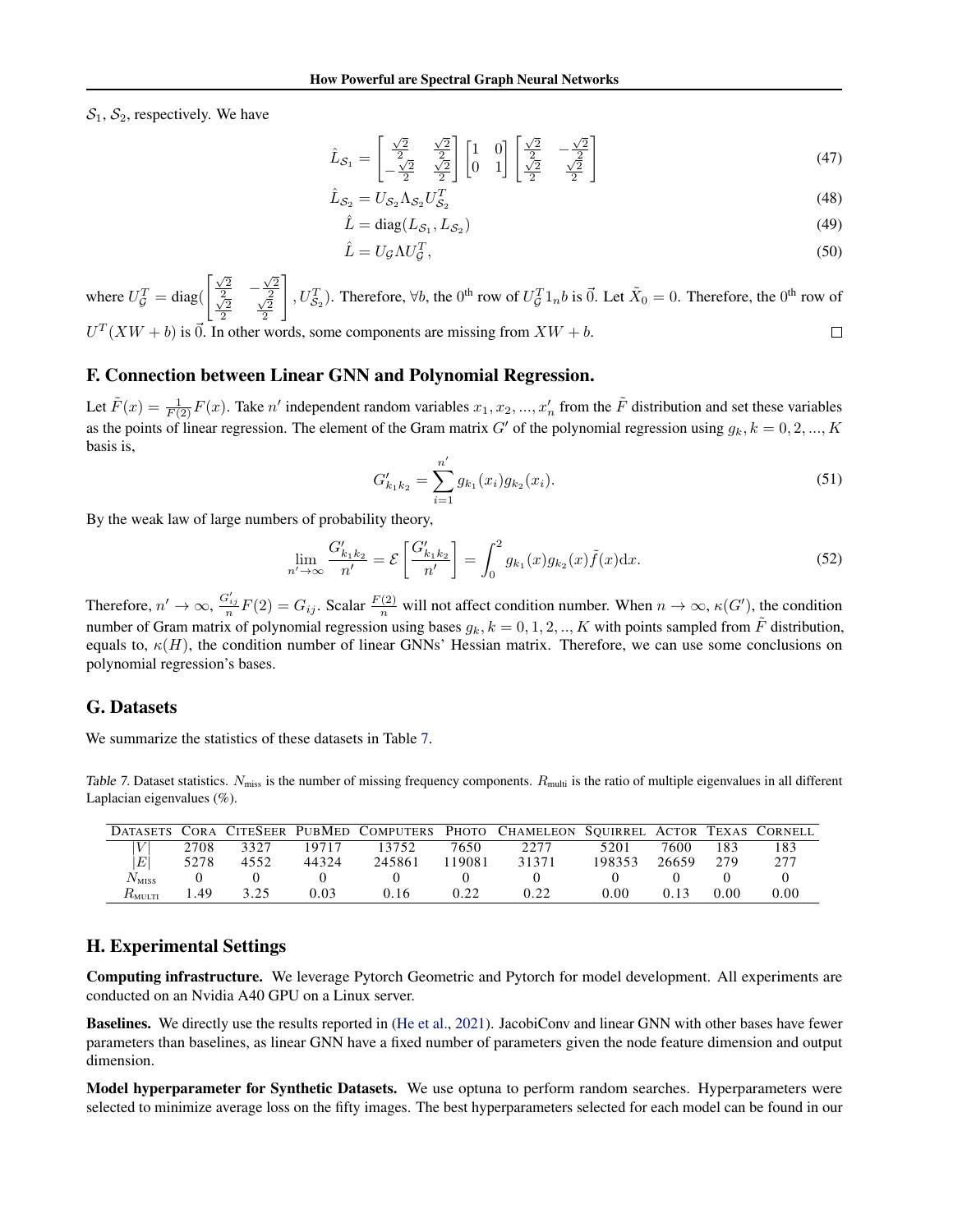| Table 8. Average of sum of square loss over 50 images. |  |  |
|--------------------------------------------------------|--|--|
|--------------------------------------------------------|--|--|

| JACOBICONV 0.0003 0.0017 0.0253 0.0157 0.2972 |  |                                    |  |
|-----------------------------------------------|--|------------------------------------|--|
| MONOMIAL 2.3257 4.0960 10.9556 8.8068 10.8799 |  |                                    |  |
| <b>CHERYSHEV</b>                              |  | 1.0037 2.3468 7.8522 6.0297 9.1175 |  |
| <b>BERNSTEIN</b>                              |  | 0.0110 0.0058 0.1517 0.1607 0.5705 |  |

<span id="page-18-2"></span>code. For linear GNNs, we use different learning rate and weight decay for the linear layer W, parameters of PCD  $\theta$ , and the linear combination parameters  $\alpha$ . We select learning rate from  $\{0.0005, 0.001, 0.005, 0.01, 0.05\}$ , weight decay from {0.0,  $5e - 5$ ,  $1e - 4$ ,  $5e - 4$ ,  $1e - 3$ }. We select PCD's  $\gamma$  from {0.5, 1.0, 1.5, 2.0}. Jacobi Basis' a and b are selected from  $[-1.0, 2.0].$ 

Model hyperparameter for real-world datasets. Hyperparameters were selected to optimize accuracy scores on the validation sets. We use different dropout for X and XW. Both dropout probabilities are selected from  $[0.0, 0.9]$ . Other parameters are searched in the same way as synthetic datasets.

Training process. We utilize Adam optimizer to optimize models and set an upper bound (1000) for the number of forward and backward processes. An early stop strategy is used, which finishes training if the validation score does not increase after 200 epochs for real-world datasets.

### <span id="page-18-1"></span>I. Synthetic Dataset Results of Models with PCD

Results are shown in Table [8.](#page-18-2) JacobiConv still outperforms all other bases. In general, there is little performance difference between models with PCD and those without. The reason for the invalidation of PCD can be that linear GNN trained with the squared loss on synthetic datasets can converge to a global minimum, and the effect of PCD to help convergence may be unimportant.

### <span id="page-18-0"></span>J. Analysis Using Gradient Flow

Using gradient flow method, i.e., gradient descent with infinitesimal steps [\(Xu et al.,](#page-10-17) [2021\)](#page-10-17), we analyze the optimization of linear GNN. We prove that linear GNN can converge to the global minimum of loss function under mild conditions.

Let  $\mathbb I$  denote the training set containing nodes. The prediction of a linear GNN is,

$$
Z_{il} = \sum_{k=0}^{K} \sum_{j=1}^{d} \alpha_{kl} (g(\hat{L}) X)_{ij} W_{jl}.
$$
 (53)

Gradient flow method assumes that  $\frac{d}{dt}W_{jl} = -\frac{\partial L}{\partial W_{jl}}$ ,  $\frac{d}{dt}\alpha_{kl} = -\frac{\partial L}{\partial \alpha_{kl}}$ . Therefore,

$$
\frac{\mathrm{d}}{\mathrm{d}t}L = \sum_{\text{all elements}} \frac{\mathrm{d}L}{\mathrm{d}Z}_{\text{III}} \odot \frac{\mathrm{d}Z_{\text{III}}}{\mathrm{d}t} = -\sum_{i \in \mathbb{I}} \sum_{l=1}^{d'} \frac{\partial L}{\partial Z_{il}} \left( \sum_{k=0}^{K} \frac{\partial Z_{il}}{\partial \alpha_{kl}} \frac{\partial L}{\partial \alpha_{kl}} + \sum_{j=1}^{d} \frac{\partial Z_{il}}{\partial W_{jl}} \frac{\partial L}{\partial W_{jl}} \right).
$$
(54)

(55)

$$
\frac{\partial L}{\partial \alpha_{kl}} = \sum_{i \in \mathbb{I}} \frac{\partial L}{\partial Z_{il}} \frac{\partial Z_{il}}{\partial \alpha_{kl}}.
$$
\n(56)

$$
\frac{\partial L}{\partial W_{jl}} = \sum_{i \in \mathbb{I}} \frac{\partial L}{\partial Z_{il}} \frac{\partial Z_{il}}{\partial W_{jl}}.
$$
\n(57)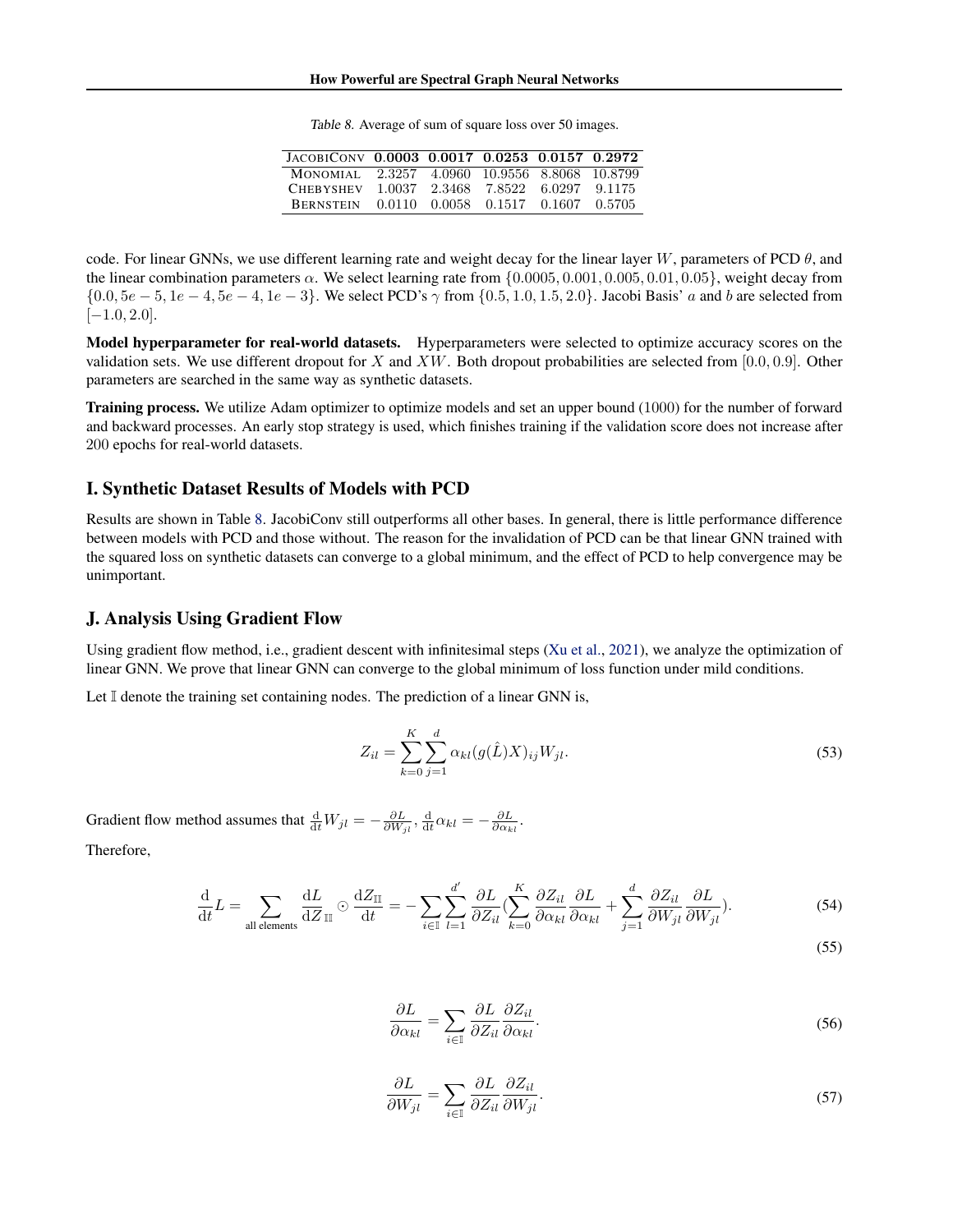Therefore,

$$
\frac{\mathrm{d}}{\mathrm{d}t}L = -\sum_{i \in \mathbb{I}} \sum_{l=1}^{d'} \frac{\partial L}{\partial Z_{il}} \left( \sum_{k=0}^{K} \frac{\partial Z_{il}}{\partial \alpha_{kl}} \sum_{i' \in \mathbb{I}} \frac{\partial L}{\partial Z_{i'l}} \frac{\partial Z_{i'l}}{\partial \alpha_{kl}} + \sum_{j=1}^{d} \frac{\partial Z_{il}}{\partial W_{jl}} \sum_{i' \in \mathbb{I}} \frac{\partial L}{\partial Z_{i'l}} \frac{\partial Z_{i'l}}{\partial W_{jl}} \right)
$$
\n
$$
= -\sum_{l=1}^{d'} \sum_{i \in \mathbb{I}, i' \in \mathbb{I}} \frac{\partial L}{\partial Z_{il}} \frac{\partial L}{\partial Z_{i'l}} \left( \sum_{k=0}^{K} \frac{\partial Z_{il}}{\partial \alpha_{kl}} \frac{\partial Z_{i'l}}{\partial \alpha_{kl}} + \sum_{j=1}^{d} \frac{\partial Z_{il}}{\partial W_{jl}} \frac{\partial Z_{i'l}}{\partial W_{jl}} \right)
$$
\n
$$
= -\sum_{l=1}^{d'} \frac{\partial L}{\partial Z_{ll}} \frac{\partial L}{\partial W_{il}} (M^{(l)} + S^{(l)}) \frac{\partial L}{\partial Z_{ll}},
$$
\n(58)

where  $M^{(l)} = \frac{\partial Z_{\text{IL}}}{\partial \alpha_{:l}} \frac{\partial Z_{\text{IL}}}{\partial \alpha_{:l}}$  $T$  and  $S^{(l)} = \frac{\partial Z_{\text{II}}}{\partial W_{:l}} \frac{\partial Z_{\text{II}}}{\partial W_{:l}}$ <sup>T</sup>, where we define  $\frac{\partial \vec{a}}{\partial \vec{b}}$ , the derivative of vector  $\vec{a}$  with respect to vector  $\vec{b}$ , is a matrix whose *i*, *j* element is  $\frac{\partial \vec{a}_i}{\partial \vec{b}_j}$ .

Both  $M^{(l)}$  and  $S^{(l)}$  are symmetric semi-definite matrix. Let  $\sigma_l$  denote the minimum eigenvalue of  $M^{(l)} + S^{(l)}$ ,

$$
\frac{\mathrm{d}}{\mathrm{d}t}L \le -\sum_{l=1}^{d} \frac{\partial L}{\partial Z_{\mathbb{II}}}^{T} \sigma_l \frac{\partial L}{\partial Z_{\mathbb{II}}}.
$$
\n(59)

If L is squared loss, namely  $\frac{1}{2} \sum_{l=1}^{d'}$  $\int_{l=1}^{d'} \sum_{n\in\mathbb{I}} ||Z_{nl} - Y_{nl}||^2_F$ , and  $\sigma_l > 0$ , linear GNN can always converge to global minimum of loss function.

$$
\frac{\mathrm{d}}{\mathrm{d}t}L \leq -\sum_{l} \sigma_l (Z_{\mathbb{I}l} - Y_{\mathbb{I}l})^T (Z_{\mathbb{I}l} - Y_{\mathbb{I}l}) \leq -2\sigma_{\min}L,\tag{60}
$$

where  $\sigma_{\min} = \min_l \sigma_l$ . Let  $L^*$  denote the minimum loss.  $L^* > 0$  and  $\frac{dL^*}{dt} = 0$ .

$$
\frac{\mathrm{d}}{\mathrm{d}t}(L - L^*) \le -2\sigma_{\min}(L - L^*). \tag{61}
$$

Assuming  $L_t$  denotes the loss at time t,

$$
(L_t - L^*) \le e^{-2\sigma_{\min}t} (L_0 - L^*).
$$
\n(62)

Therefore, we have a prior guarantee of linear convergence to a global minimum for any graph with  $\sigma_{\min} > 0$ . For any desired  $\epsilon > 0$ , we have that  $L_0 - L^* < \epsilon$  for any T such that

$$
T \ge \frac{1}{2\sigma_{\min}} \log \frac{L_0 - L^*}{\epsilon}.\tag{63}
$$

# <span id="page-19-0"></span>K. Bases Visualization

<span id="page-19-1"></span>We visualize Monomial, Chebyshev, Bernstein and Jacobi Bases in Figure [6.](#page-20-1) Note that Jacobi Bases change with hyperparameters. We use the hyperparameters for our image dataset here.

| Table 9. Comparison between FullCoef and JacobiConv. |
|------------------------------------------------------|
|                                                      |

|                                                                                                                               | COR A                                  |  | CITESEER PUBMED COMPUTERS PHOTO                                                 |  |
|-------------------------------------------------------------------------------------------------------------------------------|----------------------------------------|--|---------------------------------------------------------------------------------|--|
| FULLCOEF                                                                                                                      |                                        |  | $87.37_{+1.20}$ $80.95_{+1.06}$ $89.37_{+0.64}$ $89.94_{+0.46}$ $94.93_{+0.50}$ |  |
| JACOBICONV $88.98_{+0.46}$ $80.78_{+0.79}$ $89.62_{+0.41}$ $89.96_{+0.29}$ $95.43_{+0.23}$                                    |                                        |  |                                                                                 |  |
|                                                                                                                               | CHAMELEON ACTOR SOUIRREL TEXAS CORNELL |  |                                                                                 |  |
| <b>FULLCOEF</b>                                                                                                               |                                        |  | $64.79_{+1.42}$ $38.99_{+1.37}$ $49.61_{+1.22}$ $92.30_{+4.52}$ $91.48_{+5.62}$ |  |
| JACOBICONV 74.20 <sub>+1.03</sub> 41.17 <sub>+0.64</sub> 57.38 <sub>+1.25</sub> 93.44 <sub>+2.13</sub> 92.95 <sub>+2.46</sub> |                                        |  |                                                                                 |  |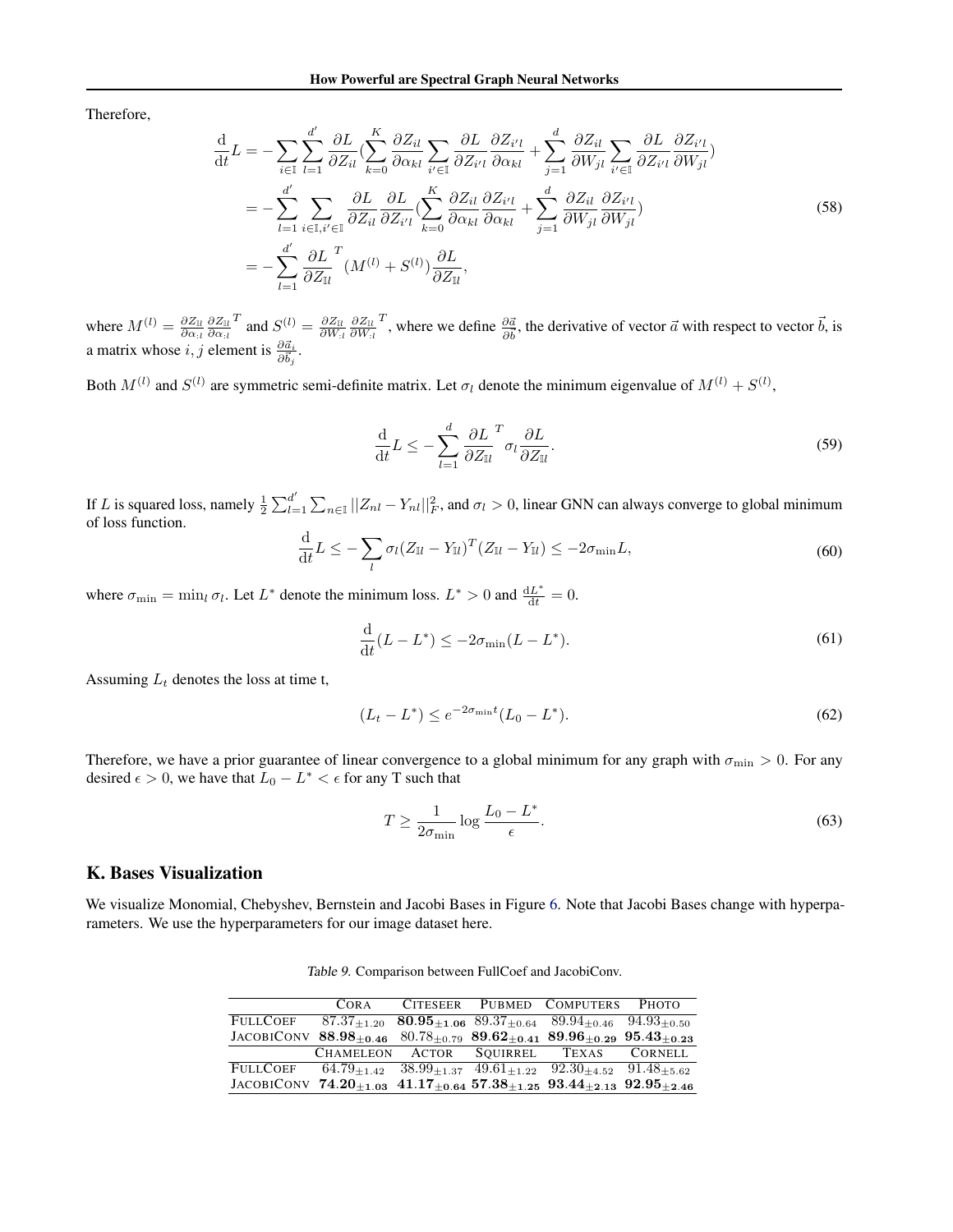

Figure 6. Polynomial bases visualization.

# <span id="page-20-1"></span><span id="page-20-0"></span>L. The Optimization of linear GNN with Different Polynomial Basis

In this section, we show how loss drops with different polynomial filter basis for linear GNNs in Figure [7.](#page-21-0)

On all five datasets, Jacobi basis achieves the lowest loss and a higher convergence rate than Monomial and Chebyshev basis. However, Bernstein polynomial basis shows a high optimization rate in a few first epochs, which may attribute to that the parameter is far from the local minimum initially, and our approximation fails. In contrast, after a few epochs, Jacobi basis approaches the local minimum and shows a higher convergence rate.

# M. FullCoef vs JacobiConv

JacobiConv first linear transforms node features and then filters the signal in each output dimension individually. In contrast, some models like ChebyConv [\(Defferrard et al.,](#page-9-6) [2016\)](#page-9-6) use individual filter functions for each input dimension-output dimension pair to filter the signal in the input dimension and accumulate the filtered signal in the output dimension, which we call FullCoef. Though FullCoef may boost expressive power, extra parameters can also worsen the generalization. We compare FullCoef JacobiConv and original JacobiConv in Table [9.](#page-19-1) Results show that JacobiConv outperforms FullCoef on 9 out of 10 datasets. The extra express power that FullCoef brings is minor.